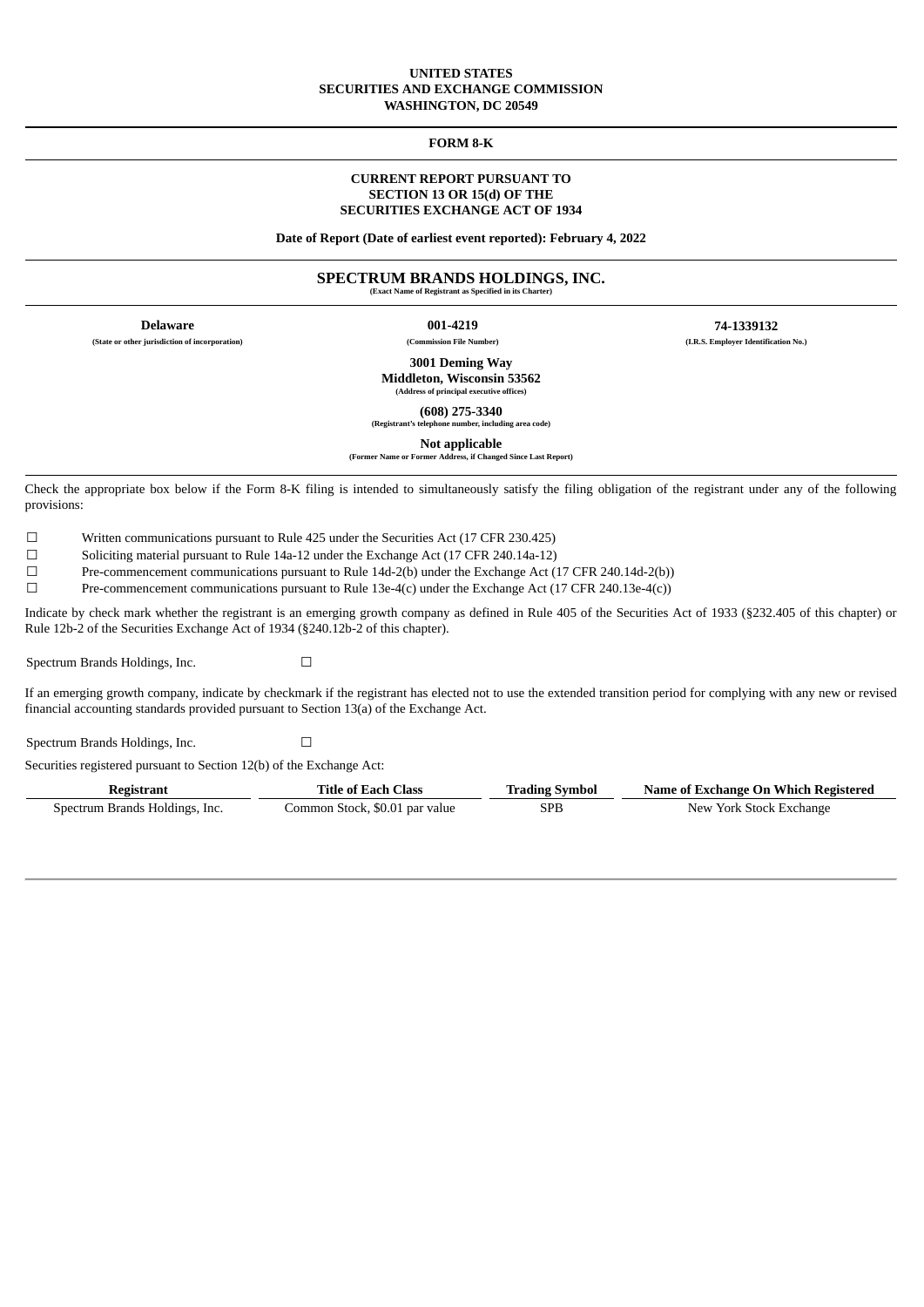### **Item 2.02 Results of Operations and Financial Condition.**

The following information, including the Exhibit 99.1 referenced in this Item 2.02 to the extent the Exhibit discusses financial results of Spectrum Brands Holdings, Inc. (the "Company" or "Spectrum Brands") for the fiscal first quarter ended January 2, 2022 is being furnished pursuant to this Item 2.02 and shall not be deemed "filed" for purposes of Section 18 of the Securities Exchange Act of 1934, as amended, nor shall it be deemed incorporated by reference in any filing under the Securities Act of 1933, as amended, except as shall be expressly set forth by specific reference in such filing.

On February 4, 2022, the Company issued a press release (the "Earnings Press Release") discussing, among other things, its financial results for its fiscal first quarter ended January 2, 2022. A copy of the Earnings Press Release is furnished as Exhibit 99.1 to this report.

### **Item 7.01 Regulation FD Disclosure**

On February 3, 2022, the Company entered into a definitive agreement to acquire the home appliances and cookware categories of Tristar Products, Inc. (the "Tristar Business") for a purchase price of \$325 million, in cash, at closing, up to \$100 million if certain gross profit targets are achieved in calendar year 2022, and another \$25 million if certain other gross profit targets are achieved in calendar year 2023. The transaction is expected to close within the next 90 days. The acquisition of the Tristar Business will be funded by a combination cash on hand and a \$500 million incremental loan incurred as a new tranche under the Company's existing credit agreement. A copy of the press release announcing the acquisition of the Tristar Business is furnished as Exhibit 99.2 to this report.

### **Forward Looking Information**

We have made, implied or incorporated by reference certain forward-looking statements in this document. All statements, other than statements of historical facts included or incorporated by reference in this document, without limitation, statements or expectations regarding our Global Productivity Improvement Program, our business strategy, future operations, financial condition, estimated revenues, projected costs, projected synergies, prospects, plans and objectives of management, information concerning expected actions of third parties are forward-looking statements. When used in this document, the words future, anticipate, pro forma, seeks, intend, plan, envision, estimate, believe, belief, expect, project, forecast, outlook, goal, target, could, would, will, can, should, may and similar expressions are also intended to identify forward-looking statements, although not all forward-looking statements contain such identifying words, although not all forward-looking statement contain such identifying words.

Since these forward-looking statements are based upon our current expectations of future events and projections and are subject to a number of risks and uncertainties, many of which are beyond our control and some of which may change rapidly, actual results or outcomes may differ materially from those expressed or implied herein, and you should not place undue reliance on these statements. Important factors that could cause our actual results to differ materially from those expressed or implied herein include, without limitation: (1) our ability to consummate the announced Tristar acquisition on the expected terms, and within the anticipated time period, or at all, which is dependent on the parties' ability to satisfy certain closing conditions, and our ability to realize the benefits of the transaction; (2) our ability to create an independent Global Appliances business on expected terms, and within the anticipated time period, or at all, and to realize the potential benefits of such business; (3) our ability to successfully separate the Company's Home and Personal Care business and to realize the expected benefits of such separation terms, and within the anticipated time period, or at all; (4) our discretion to conduct, suspend or discontinue our share repurchase program (including our discretion to conduct purchases, if any, in a variety of manners including open-market purchases or privately negotiated transactions); (5) the impact of the COVID-19 pandemic, social and political conditions or civil unrest in the U.S. and other countries on our customers, employees (including our ability to retain and attract key personnel), manufacturing facilities, suppliers, the capital markets and our financial condition, and results of operations, all of which tend to aggravate the other risks and uncertainties we face; (6) the impact of our indebtedness on our business, financial condition and results of operations; (7) the impact of restrictions in our debt instruments on our ability to operate our business, finance our capital needs or pursue or expand business strategies; (8) any failure to comply with financial covenants and other provisions and restrictions of our debt instruments; (9) the effects of general economic conditions, including the impact of, and changes to tariffs and trade policies, inflation, recession or fears of a recession, depression or fears of a depression, labor costs and stock market volatility or monetary or fiscal policies in the countries where we do business; (10) the impact of fluctuations in transportation and shipment costs, commodity prices, costs or availability of raw materials or terms and conditions available from suppliers, including suppliers' willingness to advance credit; (11) interest rate and exchange rate fluctuations; (12) the loss of, significant reduction in, or dependence upon, sales to any significant retail customer(s); (13) competitive promotional activity or spending by competitors, or price reductions by competitors; (14) the introduction of new product features or technological developments by competitors and/or the development of new competitors or competitive brands; (15) the impact of actions taken by significant stockholders; (16) changes in consumer spending preferences and demand for our products, particularly in light of the COVID-19 pandemic and economic stress; (17) our ability to develop and successfully introduce new products, protect our intellectual property and avoid infringing the intellectual property of third parties; (18) our ability to successfully identify, implement, achieve and sustain productivity improvements (including our Global Productivity Improvement Program), cost efficiencies (including at our

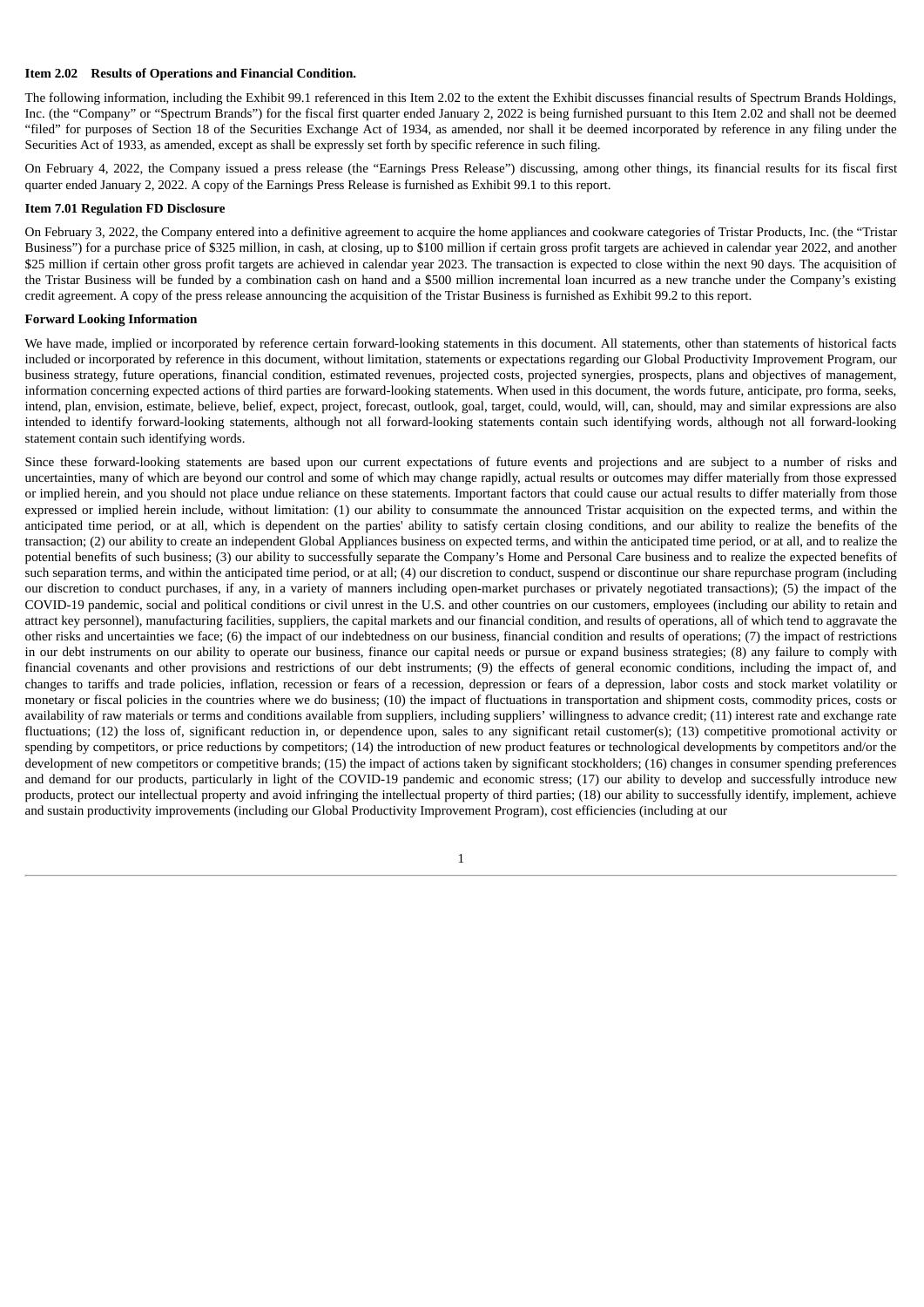manufacturing and distribution operations) and cost savings; (19) the seasonal nature of sales of certain of our products; (20) the effects of climate change and unusual weather activity, as well as our ability to respond to future natural disasters and pandemics and to meet our environmental, social and governance goals; (21) the cost and effect of unanticipated legal, tax or regulatory proceedings or new laws or regulations (including environmental, public health and consumer protection regulations); (22) public perception regarding the safety of products that we manufacture and sell, including the potential for environmental liabilities, product liability claims, litigation and other claims related to products manufactured by us and third parties; (23) the impact of existing, pending or threatened litigation, government regulations or other requirements or operating standards applicable to our business; (24) the impact of cybersecurity breaches or our actual or perceived failure to protect company and personal data, including our failure to comply with new and increasingly complex global data privacy regulations; (25) changes in accounting policies applicable to our business; (26) our ability to utilize net operating loss carry-forwards to offset tax liabilities from future taxable income; (27) the impact of expenses resulting from the implementation of new business strategies, divestitures or current and proposed restructuring activities; (28) the ability to consummate the announced Hardware and Home Improvement ("HHI") divestiture on the expected terms and within the anticipated time period, or at all, which is dependent on the parties' ability to satisfy certain closing conditions and our ability to realize the benefits of the transaction, including reducing the leverage of the Company, invest in the organic growth of the Company, fund any future acquisitions, returning capital to shareholders, and/or maintain its quarterly dividends; (29) the risk that regulatory approvals that are required to complete the proposed HHI divestiture may not be realized, may take longer than expected, or may impose adverse conditions; (30) our ability to realize the expected benefits of such transaction and to successfully separate the HHI business; (31) our ability to successfully implement further acquisitions or dispositions and the impact of any such transactions on our financial performance; (32) the unanticipated loss of key members of senior management and the transition of new members of our management teams to their new roles; (33) the impact of economic, social and political conditions or civil unrest in the U.S. and other countries; (34) the effects of political or economic conditions, terrorist attacks, acts of war, including any potential conflict in Ukraine, natural disasters, public health concerns or other unrest in international markets; (35) the ability to achieve our goals regarding environmental, social and governance practices; (36) the increased reliance on third party partners, suppliers, and distributors to achieve our business objectives; and (37) the other risk factors set forth in the securities filings of Spectrum Brands Holdings, Inc. and SB/RH Holdings, LLC, including the 2021 Annual Report and subsequent Quarterly Reports on Form 10-Q.

Some of the above-mentioned factors are described in further detail in the sections entitled "Risk Factors" in our annual and quarterly reports, as applicable. You should assume the information appearing in this document is accurate only as of the date hereof, or as otherwise specified, as our business, financial condition, results of operations and prospects may have changed since such date. Except as required by applicable law, including the securities laws of the United States and the rules and regulations of the United States Securities and Exchange Commission, we undertake no obligation to publicly update or revise any forward-looking statement, whether as a result of new information, future events or otherwise, to reflect actual results or changes in factors or assumptions affecting such forwardlooking statements.

2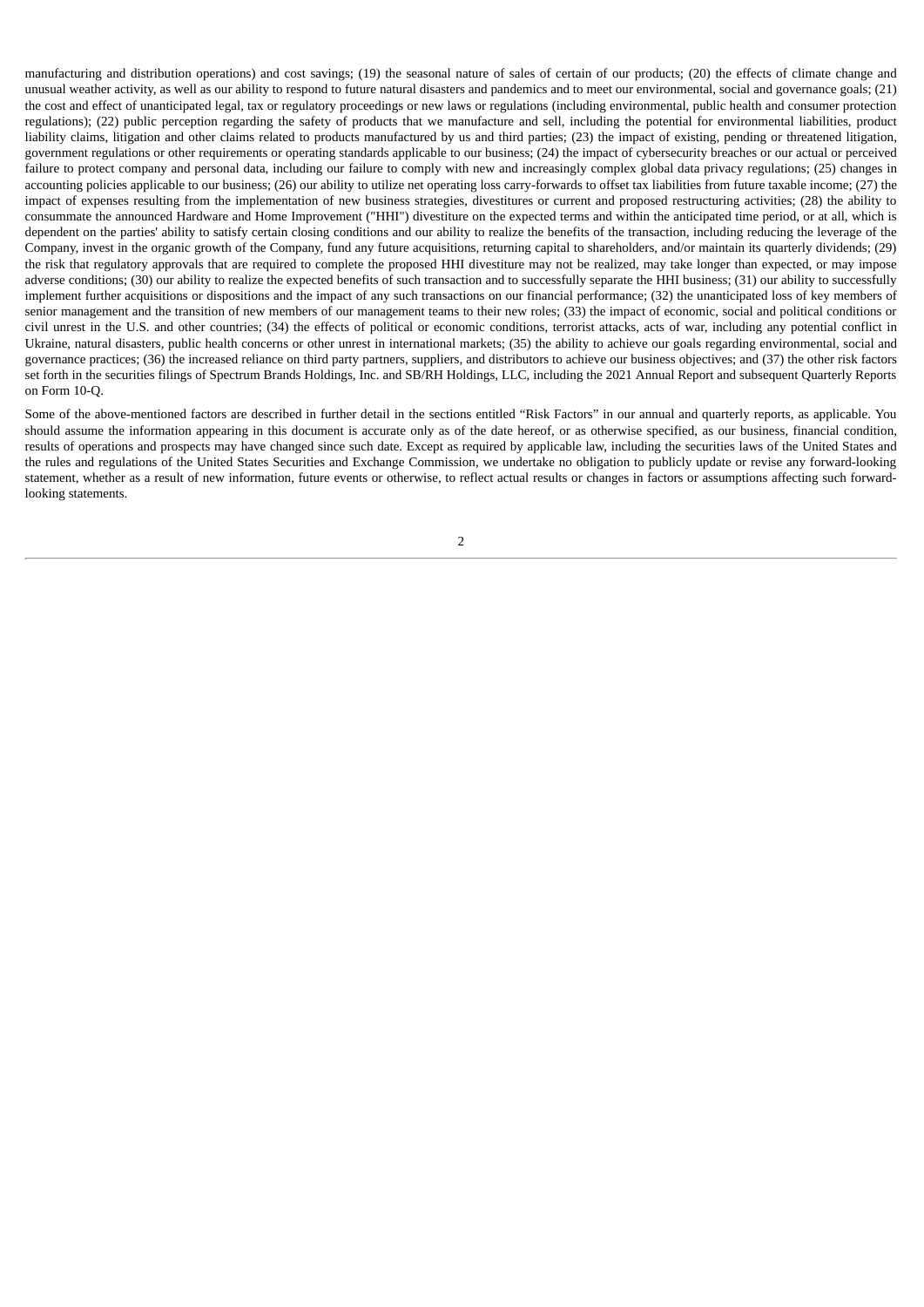### **Item 9.01 Financial Statements and Exhibits.**

- (a) Not applicable.
- (b) Not applicable.
- (c) Not applicable.
- (d) Exhibits.

The following exhibits are being filed with this Current Report on Form 8-K.

| Exhibit No. | <b>Description</b>                                                                      |
|-------------|-----------------------------------------------------------------------------------------|
| 99.1        | Earnings Press Release, dated February 4, 2022                                          |
| 99.2        | <u>Press Release dated February 4, 2022 announcing the Tristar Business acquisition</u> |

3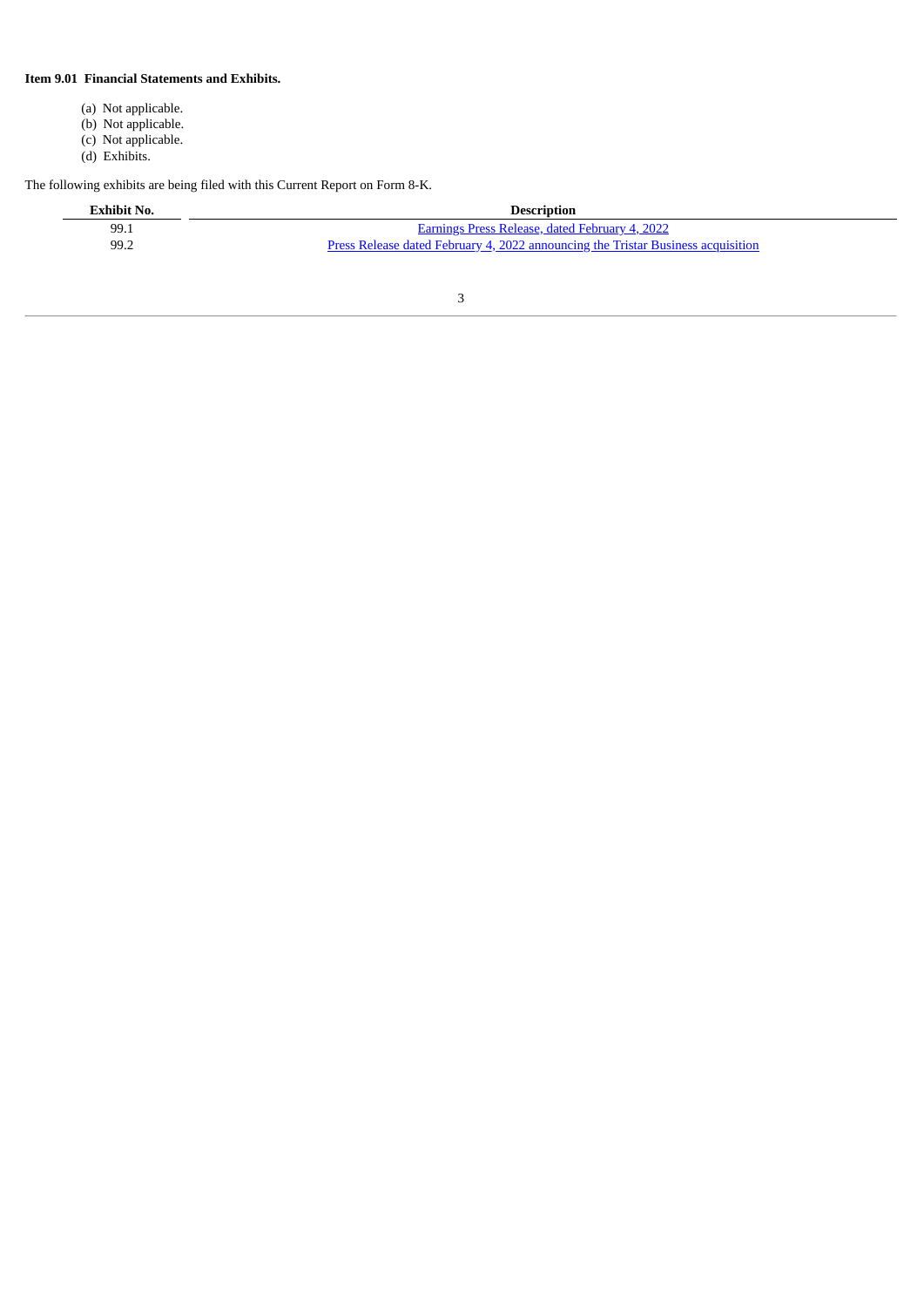### **SIGNATURES**

Pursuant to the requirements of the Securities Exchange Act of 1934, the registrant has duly caused this report to be signed on its behalf by the undersigned hereunto duly authorized.

Date: February 4, 2022

### **SPECTRUM BRANDS HOLDINGS, INC.**

By: /s/ Jeremy W. Smeltser

Name: Jeremy W. Smeltser Title: Executive Vice President and Chief Financial Officer

4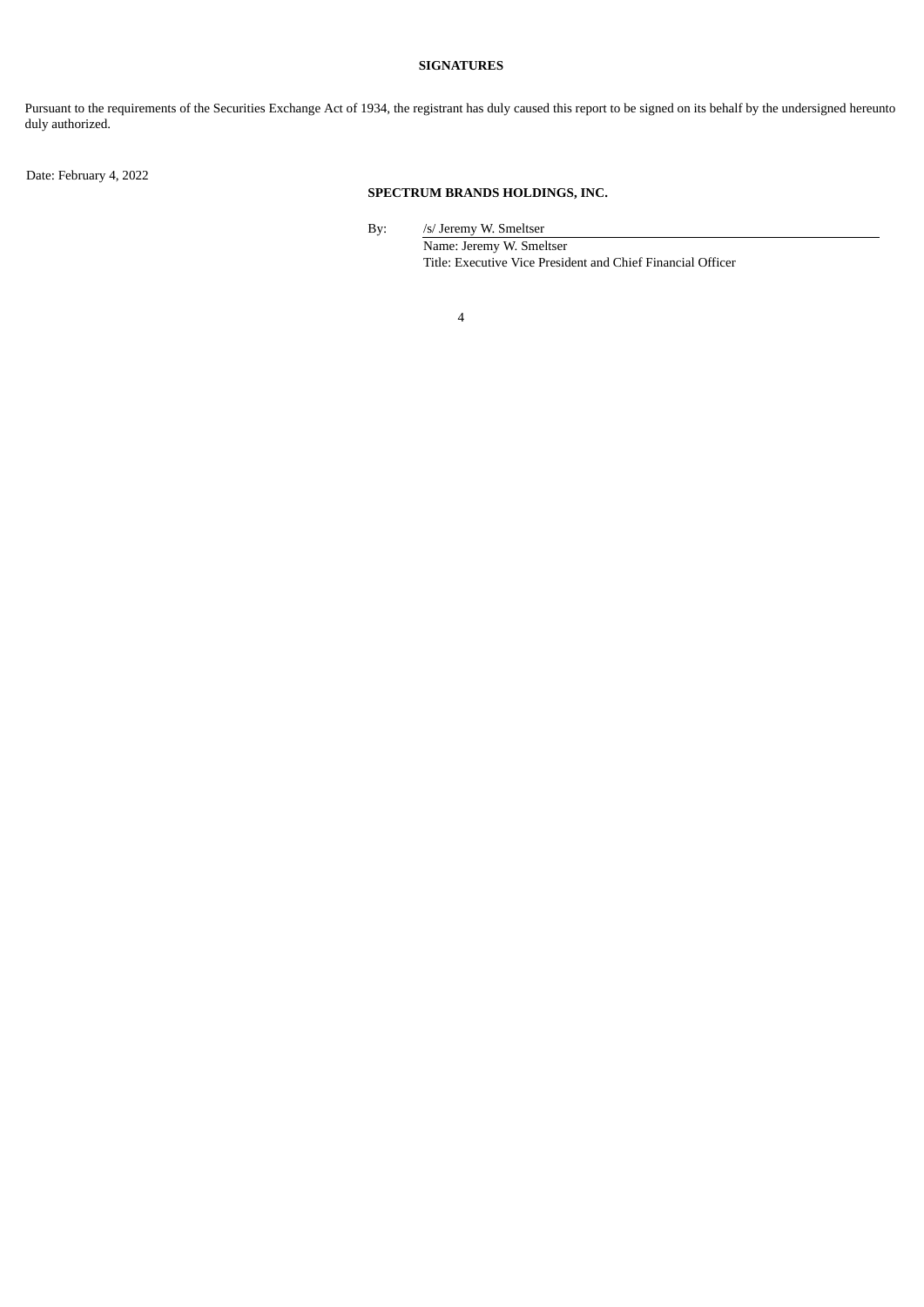<span id="page-5-0"></span>3001 Deming Way Middleton, WI 53562-1431 P.O. Box 620992 Middleton, WI 53562-0992 (608) 275-3340

## **Spectrum** Bra

**For Immediate Release Investor/Media Contact: Investor/Media Contact:** Jeremy Smeltser 608-275-4917

### **Spectrum Brands Holdings Reports Fiscal 2022 First Quarter Results**

- **• Net Sales Increased 2.9% and Organic Net Sales Increased 1.6%**
- **• Income from Continuing Operations Decreased to a Loss of \$30.2 Million and Adjusted EBITDA was \$49.3 Million Attributable to Supply Chain Disruptions, input cost inflation and Higher Restructuring Costs**
- **• As Anticipated, Margins Contracted as Inflationary Costs were Materially Higher than Related Price Increases**
- **• Additional Pricing Actions Throughout the Balance of the Year are Expected to Offset the Majority of Currently Projected Inflationary Increases of \$310-\$330 Million**
- **• Maintaining 2022 Earnings Framework of Mid-to-High Single-Digit Net Sales Growth and Low Single-Digit Adjusted EBITDA Growth**

Middleton, WI, February 4, 2022 - Spectrum Brands Holdings, Inc. (NYSE: SPB; "Spectrum Brands" or the "Company"), a leading global branded consumer products and home essentials company focused on driving innovation and providing exceptional customer service, today reported results from continuing operations for the first quarter of fiscal 2022 ended January 2, 2022.

"These are exciting times for Spectrum Brands. We have now begun our evolution into a faster growing, higher margin pure play Global Pet Care and Home & Garden company. We believe we can create meaningful shareholder value with this transformation. Our first quarter went largely as expected, with continued top-line growth, while margins contracted as input cost inflation exceeded price increases. We have additional pricing actions in place, and more targeted, to offset the unprecedented inflation we are currently experiencing. We continue to expect to achieve our Earnings Framework for the year of mid to high single digit net sales growth and low single digit adjusted EBITDA growth. Consumer demand and retailer interest in our categories remain positive overall," said David Maura, Chairman and Chief Executive Officer of Spectrum Brands.

"We continue to work towards closing the sale of our Hardware and Home Improvement segment to Assa Abloy for \$4.3 billion. We remain confident that the transaction will close this year, and are pleased to say that strong demand persists in HHI's end markets.

"The Tristar acquisition announced this morning will be transformational for our Home and Personal Care segment. The ability to leverage the studio content creation, DRTV and direct-to-consumer business model of Tristar's talented team should enhance some of our legacy brands and help us drive continued market share gains for our combined slate of new product offerings. The increased scale and profitability of the combined HPC and Tristar businesses will now enable us to create an independent Global Appliances business poised for faster growth and expanding margins, and positioned for potential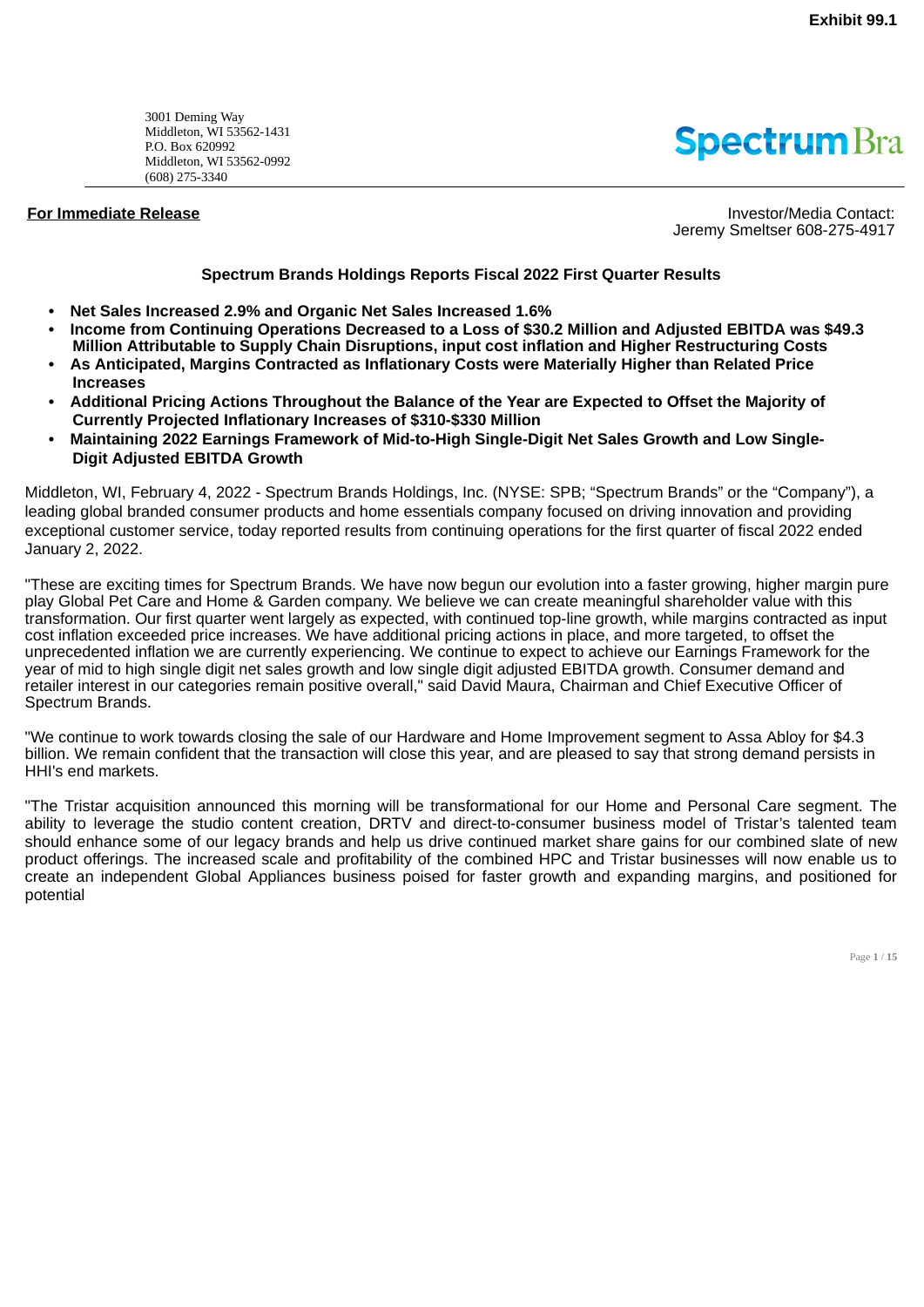further acquisitions in that space. We firmly believe in this value creation opportunity and look forward to providing an update on the nature of the separation as the year progresses," said Mr. Maura.

### **Fiscal 2022 First Quarter Highlights**

|                                                       |    | <b>Three Month Periods Ended</b> |  |                        |      |                 |            |
|-------------------------------------------------------|----|----------------------------------|--|------------------------|------|-----------------|------------|
| (in millions, except per share and %)                 |    | <b>January 2, 2022</b>           |  | <b>January 3, 2021</b> |      | <b>Variance</b> |            |
| Net sales                                             | \$ | $757.2$ \$                       |  | 736.2                  | - \$ | 21.0            | 2.9%       |
| Gross profit                                          |    | 219.3                            |  | 252.8                  |      | (33.5)          | $(13.3)\%$ |
| Operating (loss) income                               |    | (23.8)                           |  | 25.8                   |      | (49.6)          | n/m        |
| Net (loss) income from continuing operations          |    | (30.2)                           |  | 15.7                   |      | (45.9)          | n/m        |
| Diluted earnings per share from continuing operations | \$ | $(0.73)$ \$                      |  | 0.34                   | - \$ | (1.07)          | n/m        |
| <b>Non-GAAP Operating Metrics</b>                     |    |                                  |  |                        |      |                 |            |
| Adjusted EBITDA from continuing operations            | \$ | $49.3$ \$                        |  | $105.9$ \$             |      | (56.6)          | $(53.4)\%$ |
| Adjusted EPS from continuing operations               | \$ | $(0.06)$ \$                      |  | 0.83                   | \$   | (0.89)          | n/m        |
|                                                       |    |                                  |  |                        |      |                 |            |

n/m = not meaningful

• Net sales increased 2.9%. Excluding the impact of \$7.3 million of unfavorable foreign exchange rates and acquisition sales of \$16.5 million, organic net sales increased 1.6% despite COVID related supply disruptions and overall supply chain constraints.

- Gross profit margin declined 530 basis points from a year ago due to accelerated freight and input costs pacing ahead of pricing adjustments, partially offset by improved productivity.
- Operating income decreased due to the gross profit margin decline further pressured by higher distribution costs, as well as continued investment in marketing and new product innovation.
- Net income and diluted earnings per share declines were primarily driven by decreases in operating income and prior year gains from the Company's previous investment in Energizer common stock.
- Adjusted EBITDA decreased 53.4% and adjusted EBITDA margins decreased 790 basis points attributable to the decrease in operating income.
- Adjusted diluted EPS decreased to a loss of \$0.06 per share due to lower operating income.
- During the quarter, the Company repurchased 1,128,500 shares for \$110.0 million. The Company purchased \$125.9 million of its \$150 million 10b5-1 share repurchase contract through the end of the quarter.

### **Fiscal 2022 First Quarter Segment Level Data**

### **Home & Personal Care (HPC)**

|                                | <b>Three Month Periods Ended</b> |    |                        |    |             |            |  |
|--------------------------------|----------------------------------|----|------------------------|----|-------------|------------|--|
| (in millions, except %)        | <b>January 2, 2022</b>           |    | <b>January 3, 2021</b> |    | Variance    |            |  |
| <b>Net Sales</b>               | \$<br>379.7                      | \$ | 378.5                  | \$ | 1.2         | $0.3\%$    |  |
| Operating Income               | 20.4                             |    | 36.7                   |    | (16.3)      | (44.4)%    |  |
| <b>Operating Income Margin</b> | $5.4\%$                          |    | 9.7%                   |    | $(430)$ bps |            |  |
| <b>Adjusted EBITDA</b>         | 27.4                             | \$ | 50.9                   | \$ | (23.5)      | $(46.2)\%$ |  |
| Adjusted EBITDA Margin         | $7.2\%$                          |    | 13.4 %                 |    | $(620)$ bps |            |  |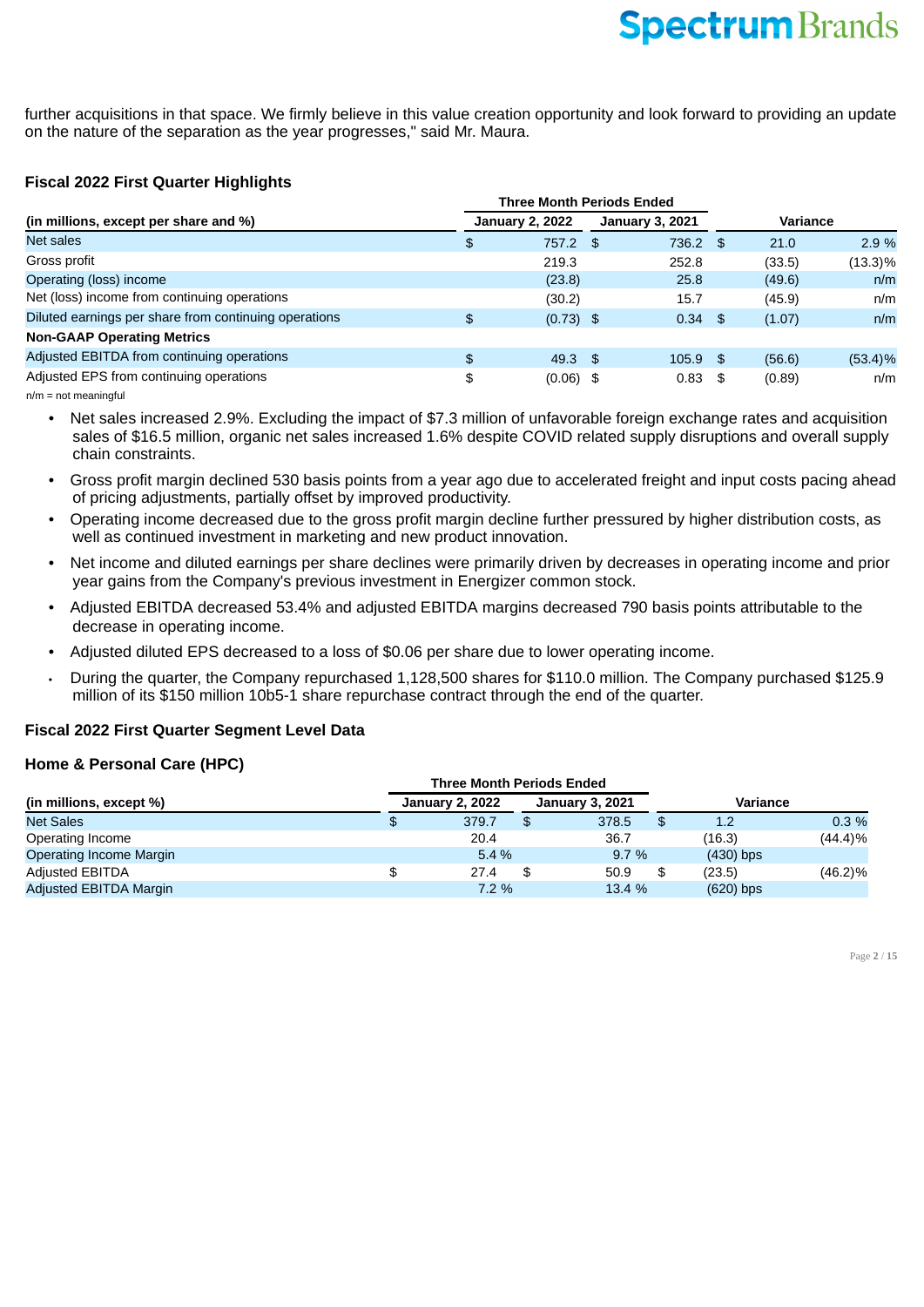Net sales increased despite continuing supply chain constraints and continued demand outpacing supply. Growth was driven by the Latin America region from strong holiday season sales performance and expanded distribution. This was partially offset by a sales decline from product availability issues related to supply chain constraints and comparison to prior year COVID related demand increases. Excluding unfavorable foreign exchange impacts of \$5.1 million, organic net sales grew 1.7%.

Lower operating income, adjusted EBITDA, and margins were driven by accelerated freight and input cost inflation ahead of incremental pricing actions and continued investments in marketing and new product development initiatives partially offset by productivity improvements.

### **Global Pet Care (GPC)**

|                                | <b>Three Month Periods Ended</b> |    |                        |    |             |            |
|--------------------------------|----------------------------------|----|------------------------|----|-------------|------------|
| (in millions, except %)        | <b>January 2, 2022</b>           |    | <b>January 3, 2021</b> |    | Variance    |            |
| <b>Net Sales</b>               | \$<br>302.2                      | \$ | 275.4                  | \$ | 26.8        | 9.7 %      |
| Operating Income               | 12.3                             |    | 34.1                   |    | (21.8)      | (63.9)%    |
| <b>Operating Income Margin</b> | 4.1 %                            |    | 12.4 %                 |    | $(830)$ bps |            |
| <b>Adjusted EBITDA</b>         | \$<br>38.7                       | \$ | 53.6                   | \$ | (14.9)      | $(27.8)\%$ |
| Adjusted EBITDA Margin         | 12.8 %                           |    | 19.5 %                 |    | $(670)$ bps |            |

Higher net sales were attributable to double digit growth in aquatics and continued strong growth in companion animals categories. Top-line results were further helped by companion animal sales from acquisitions. Excluding unfavorable foreign exchange impacts of \$2.2 million and acquisition sales of \$8.8 million, organic net sales increased 7.3%. Sales grew across all regions despite COVID related supply disruptions including temporary shut-down of key supplier manufacturing facilities and continued supply chain constraints which negatively impacted product availability in the quarter.

Lower operating income, adjusted EBITDA, and margins were driven by increased freight and input cost inflation ahead of timing of incremental pricing actions. Labor inflation, labor turnover and associated inefficiencies drove incremental operating costs in the quarter in addition to continued marketing and new product initiatives. This was partially offset by productivity improvements.

### **Home & Garden (H&G)**

|                              | <b>Three Month Periods Ended</b> |            |                        |           |          |               |           |
|------------------------------|----------------------------------|------------|------------------------|-----------|----------|---------------|-----------|
| (in millions, except %)      | <b>January 2, 2022</b>           |            | <b>January 3, 2021</b> |           | Variance |               |           |
| <b>Net Sales</b>             | \$                               | 75.3       | \$                     | 82.3      | \$       | (7.0)         | (8.5)%    |
| <b>Operating Loss</b>        |                                  | (15.7)     |                        | (0.5)     |          | (15.2)        | 3.040.0 % |
| <b>Operating Loss Margin</b> |                                  | $(20.8)\%$ |                        | $(0.6)$ % |          | $(2,020)$ bps |           |
| <b>Adjusted EBITDA</b>       | \$                               | (7.3)      | \$                     | 10.4      | \$       | (17.7)        | n/m       |
| Adjusted EBITDA Margin       |                                  | (9.7)%     |                        | 12.6 %    |          | $(2,230)$ bps |           |

 $n/m = not mean$ 

Net sales declined across all product categories as the prior year was historically high driven by low year-end retailer inventory at the end of FY20 and early inventory build by customers in Q1 FY21. Sales were also impacted by supply chain and customer related transportation challenges that shifted some product deliveries past quarter-end. Sales from the Rejuvenate acquisition offset a portion of the sales decline.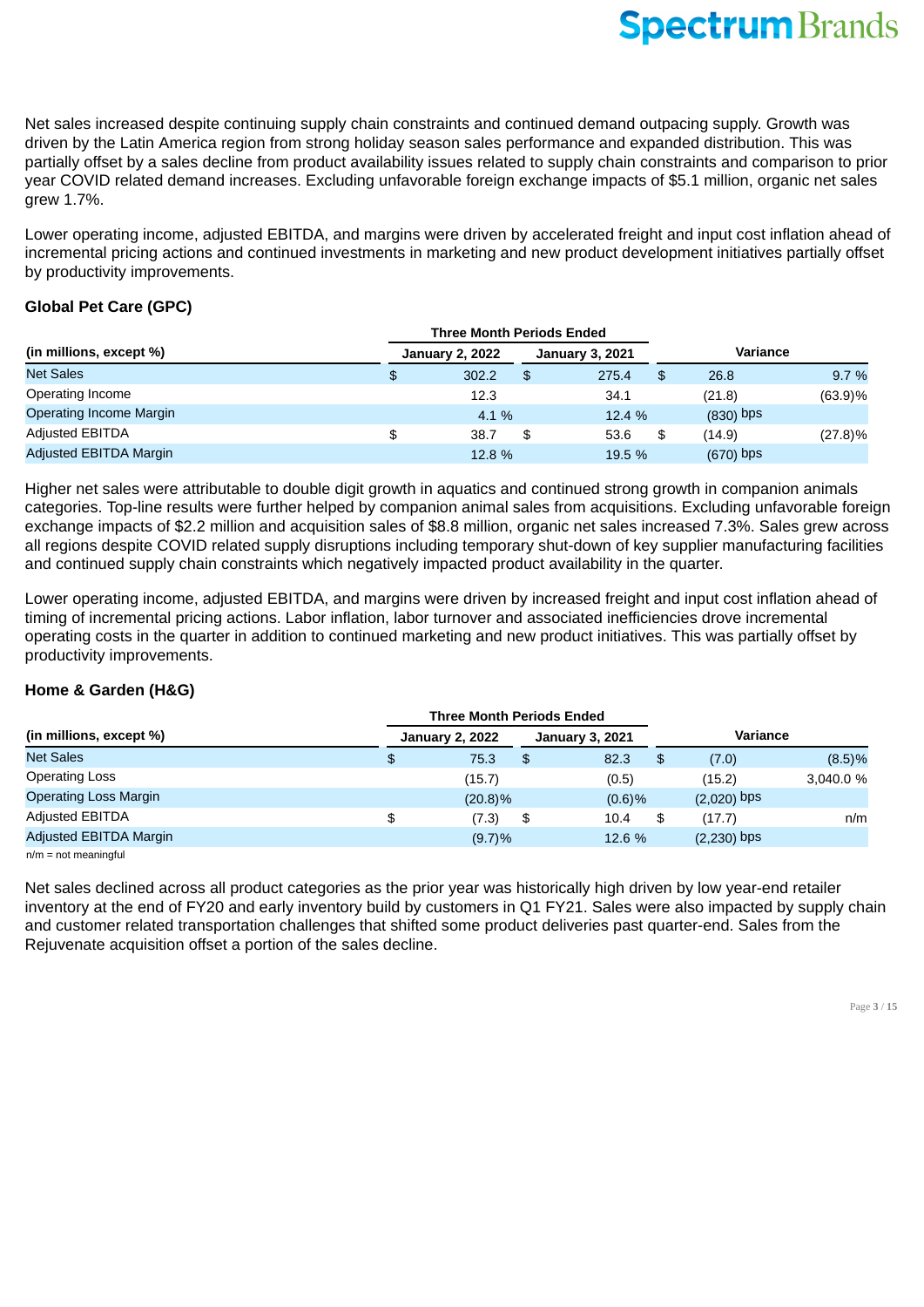Excluding the impact of acquisition sales, organic net sales declined 17.9%. Sales excluding the impact of acquisition are 47% ahead of a more normal Q1 FY20 driven by organic growth from strong consumer demand and increased distribution.

Lower operating income, adjusted EBITDA, and margins were driven by freight and input cost inflation, continued marketing and product development investments and a temporary product mix shift towards lower margin product. This was partially offset by pricing and productivity improvements.

### **Liquidity and Debt**

As of the end of the quarter, the Company had a cash balance of \$205 million and approximately \$2,994 million of debt outstanding, consisting of approximately \$2,032 million of senior unsecured notes, \$862 million of term loans and revolver draws and approximately \$100 million of capital leases and other obligations.

Net leverage at the end of the first quarter was 4.8 times, compared to 3.5 times at the end of the previous quarter, as the trailing twelve month EBITDA declined and the company had an increased outstanding balance on its Revolver Facility of \$465 million to support working capital requirements from continued supply disruptions and share repurchases.

### **Fiscal 2022 Earnings Framework**

Spectrum Brands continues to expect mid to high single-digit reported net sales growth in Fiscal 2022, with foreign exchange expected to have a slightly negative impact based upon current rates.

The company continues to expect Fiscal 2022 adjusted EBITDA to increase by low-single digits. Spectrum Brands expects \$310-\$330 million of additional inflation during Fiscal 2022, up from a previous range of \$240-\$260 million, and intends to offset the high inflation through additional pricing as needed.

From a capital structure perspective, the Company is reiterating a long-term net leverage target ratio of 2.0 - 2.5 times after full deployment of HHI proceeds.

### **Conference Call/Webcast Scheduled for 9:00 A.M. Eastern Time Today**

Spectrum Brands will host an earnings conference call and webcast at 9:00 a.m. Eastern Time today, February 4, 2022. To access the live conference call, U.S. participants may call 877-604-7329 and international participants may call 602-563- 8688. The conference ID number is 5444807. A live webcast and related presentation slides will be available by visiting the Event Calendar page in the Investor Relations section of Spectrum Brands' website at www.spectrumbrands.com.

A replay of the live webcast also will be accessible through the Event Calendar page in the Investor Relations section of the Company's website. A telephone replay of the conference call will be available through February 18. To access this replay, participants may call 855-859-2056 and use the same conference ID number.

*About Spectrum Brands Holdings, Inc.*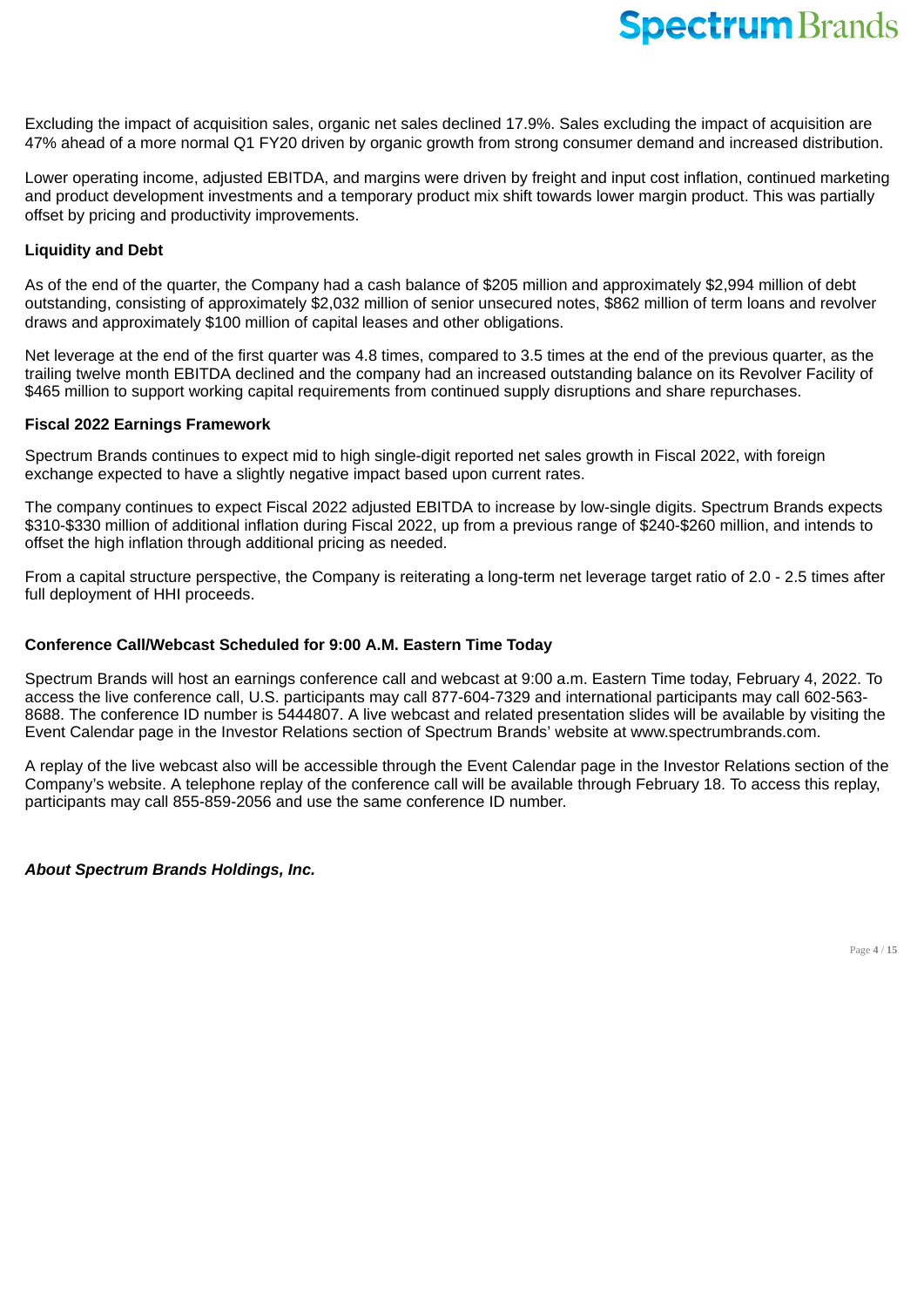*Spectrum Brands Holdings is a home-essentials company with a mission to make living better at home. We focus on delivering innovative products and solutions to consumers for use in and around the home through our trusted brands. We are a leading supplier of residential locksets, residential builders' hardware, plumbing, shaving and grooming products, personal care products, small household appliances, specialty pet supplies, lawn and garden and home pest control products, and personal insect repellents. Helping to meet the needs of consumers worldwide, Spectrum Brands offers a broad portfolio of market-leading, well-known and widely trusted brands including Remington®, George Foreman®, Russell Hobbs®, Black+Decker®, Tetra®, DreamBone®, SmartBones®, Nature's Miracle®, 8-in-1®, FURminator®, Healthy-Hide®, Good Boy®, Meowee!®, OmegaOne®, Spectracide®, Cutter®, Repel®, Hot Shot®, Rejuvenate®, Black Flag® and Liquid Fence®. For more information, please visit www.spectrumbrands.com. Spectrum Brands – A Home Essentials Company™*

### *Non-GAAP Measurements*

*Management believes that certain non-GAAP financial measures may be useful in providing additional meaningful comparisons between current results and results in prior periods. Management believes that organic net sales provide for a more complete understanding of underlying business trends of regional and segment performance by excluding the impact of currency exchange rate fluctuations and the impact of acquisitions. In addition, within this release, including the supplemental information attached hereto, reference is made to adjusted diluted EPS, adjusted earnings before interest, taxes, depreciation and amortization (EBITDA), and adjusted EBITDA margin. Adjusted EBITDA is a metric used by management to evaluate segment performance and frequently used by the financial community which provides insight into an organization's operating trends and facilitates comparisons between peer companies, since interest, taxes, depreciation and amortization can differ greatly between organizations as a result of differing capital structures and tax strategies. Adjusted EBITDA also is one of the measures used for determining compliance with the Company's debt covenants. Adjusted EBITDA excludes certain items that are unusual in nature or not comparable from period to period. Adjusted EBITDA margin reflects adjusted EBITDA as a percentage of net sales of the Company. The Company's management uses adjusted diluted EPS as one means of analyzing the Company's current and future financial performance and identifying trends in its financial condition and results of operations. Management believes that adjusted diluted EPS is a useful measure for providing further insight into our operating performance because it eliminates the effects of certain items that are not comparable from one period to the next. An income tax adjustment is included in adjusted diluted EPS to exclude the impact of the valuation allowance against deferred taxes and other tax-related items in order to reflect a normalized ongoing effective tax rate. The Company provides this information to investors to assist in comparisons of past, present and future operating results and to assist in highlighting the results of on-going operations. While the Company's management believes that non-GAAP measurements are useful supplemental information, such adjusted results are not intended to replace the Company's GAAP financial results and should be read in conjunction with those GAAP results. Other Supplemental Information has been provided to demonstrate reconciliation of non-GAAP measurements discussed above to most relevant GAAP financial measurements.*

### *Forward-Looking Statements*

*We have made, implied or incorporated by reference certain forward-looking statements in this document. All statements, other than statements of historical facts included or incorporated by reference in this document, without limitation, statements or expectations regarding our Global Productivity*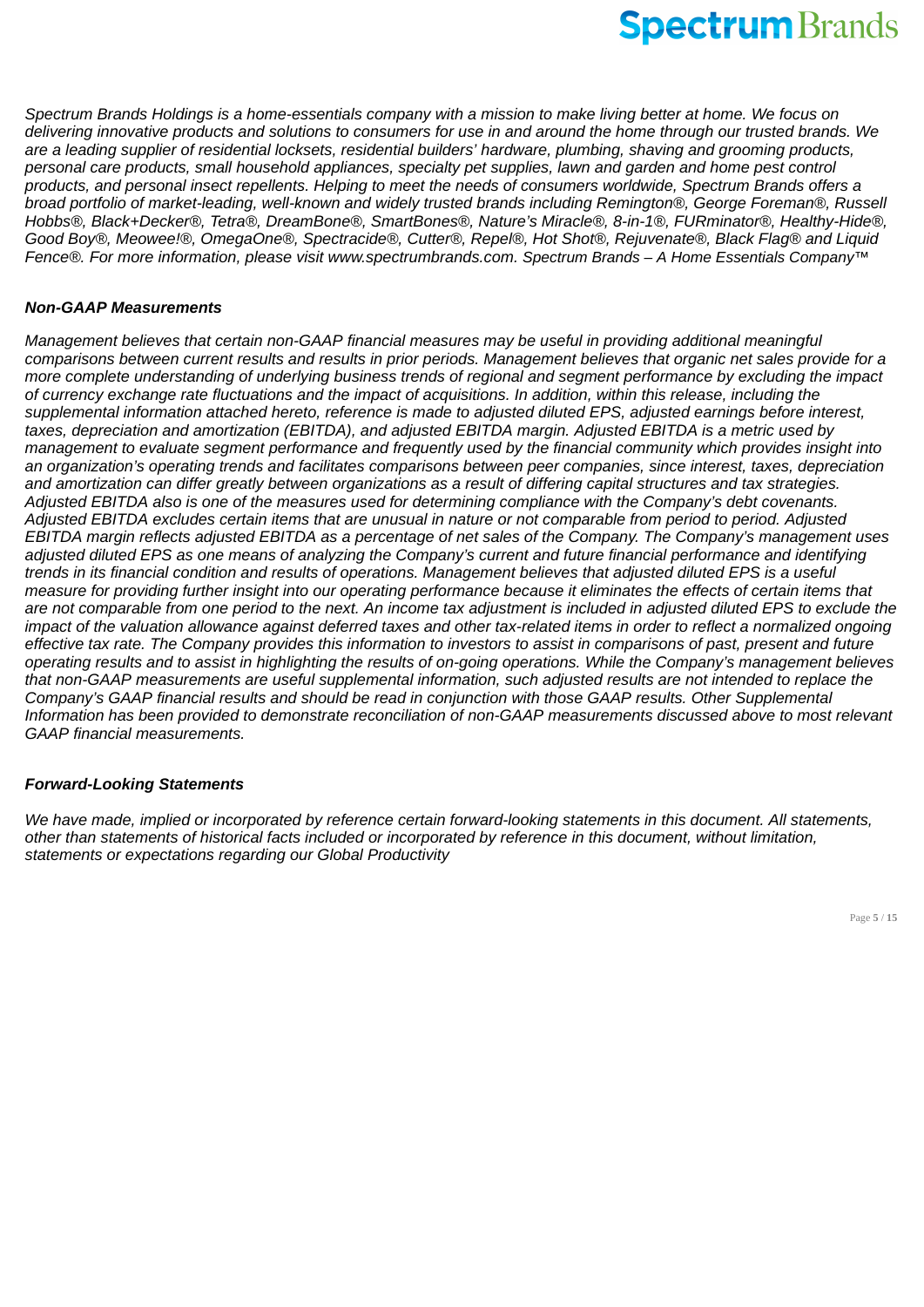*Improvement Program, our business strategy, future operations, financial condition, estimated revenues, projected costs, projected synergies, prospects, plans and objectives of management, information concerning expected actions of third parties are forward-looking statements. When used in this document, the words future, anticipate, pro forma, seeks, intend, plan, envision, estimate, believe, belief, expect, project, forecast, outlook, goal, target, could, would, will, can, should, may and similar expressions are also intended to identify forward-looking statements, although not all forward-looking statements contain such identifying words, although not all forward-looking statement contain such identifying words.*

*Since these forward-looking statements are based upon our current expectations of future events and projections and are subject to a number of risks and uncertainties, many of which are beyond our control and some of which may change rapidly, actual results or outcomes may differ materially from those expressed or implied herein, and you should not place undue reliance on these statements. Important factors that could cause our actual results to differ materially from those expressed or implied herein include, without limitation: (1) our ability to consummate the announced Tristar acquisition on the expected terms, and within the anticipated time period, or at all, which is dependent on the parties' ability to satisfy certain closing conditions, and our ability to realize the benefits of the transaction; (2) our ability to create an independent Global Appliances business on expected terms, and within the anticipated time period, or at all, and to realize the potential benefits of such business; (3) our ability to successfully separate the Company's Home and Personal Care business and to realize the expected benefits of such separation terms, and within the anticipated time period, or at all; (4) our discretion to conduct, suspend or discontinue our share repurchase program (including our discretion to conduct purchases, if any, in a variety of manners including open-market purchases or privately negotiated transactions); (5) the impact of the COVID-19 pandemic, social and political conditions or civil unrest in the U.S. and other countries on our customers, employees (including our ability to retain and attract key personnel), manufacturing facilities, suppliers, the capital markets and our financial condition, and results of operations, all of which tend to aggravate the other risks and uncertainties we face; (6) the impact of our indebtedness on our business, financial condition and results of operations; (7) the impact of restrictions in our debt instruments on our ability to operate our business, finance our capital needs or pursue or expand business strategies; (8) any failure to comply with financial covenants and other provisions and restrictions of our debt instruments; (9) the effects of general economic conditions, including the impact of, and changes to tariffs and trade policies, inflation, recession or fears of a recession, depression or fears of a depression, labor costs and stock market volatility or monetary or fiscal policies in the countries where we do business; (10) the impact of fluctuations in transportation and shipment costs, commodity prices, costs or availability of raw materials or terms and conditions available from suppliers, including suppliers' willingness to advance credit; (11) interest rate and exchange rate fluctuations; (12) the loss of, significant reduction in, or dependence upon, sales to any significant retail customer(s); (13) competitive promotional activity or spending by competitors, or price reductions by competitors; (14) the introduction of new product features or technological developments by competitors and/or the development of new competitors or competitive brands; (15) the impact of actions taken by significant stockholders; (16) changes in consumer spending preferences and demand for our products, particularly in light of the COVID-19 pandemic and economic stress; (17) our ability to develop and successfully introduce new products, protect our intellectual property and avoid infringing the intellectual property of third parties; (18) our ability to successfully identify, implement, achieve and sustain productivity improvements (including our Global Productivity Improvement Program), cost efficiencies (including at our manufacturing and distribution operations) and cost savings; (19) the seasonal nature of sales of certain of our products; (20) the effects of climate change and unusual weather activity, as well as our ability to respond to future natural disasters and pandemics and to meet our environmental, social and governance goals; (21) the cost and effect of unanticipated legal, tax or regulatory proceedings or*

Page **6** / **15**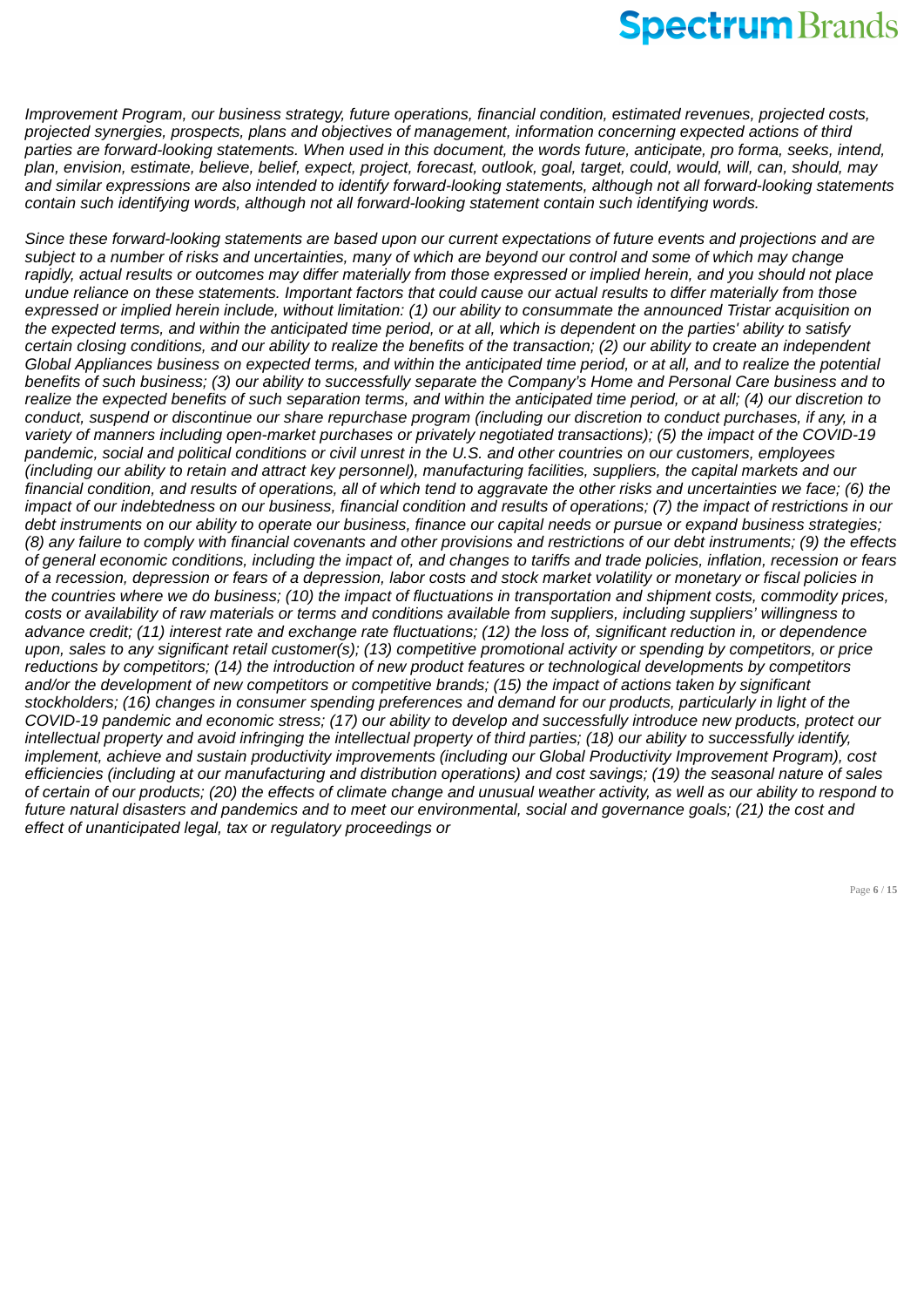*new laws or regulations (including environmental, public health and consumer protection regulations); (22) public perception regarding the safety of products that we manufacture and sell, including the potential for environmental liabilities, product liability claims, litigation and other claims related to products manufactured by us and third parties; (23) the impact of existing, pending or threatened litigation, government regulations or other requirements or operating standards applicable to our business; (24) the impact of cybersecurity breaches or our actual or perceived failure to protect company and personal data, including our failure to comply with new and increasingly complex global data privacy regulations; (25) changes in accounting policies applicable to our business; (26) our ability to utilize net operating loss carry-forwards to offset tax liabilities from future taxable income; (27) the impact of expenses resulting from the implementation of new business strategies, divestitures or current and proposed restructuring activities; (28) the ability to consummate the announced Hardware and Home Improvement ("HHI") divestiture on the expected terms and within the anticipated time period, or at all, which is dependent on the parties' ability to satisfy certain closing conditions and our ability to realize the benefits of the transaction, including reducing the leverage of the Company, invest in the organic growth of the Company, fund any future acquisitions, returning capital to shareholders, and/or maintain its quarterly dividends; (29) the risk that regulatory approvals that are required to complete the proposed HHI divestiture may not be realized, may take longer than expected, or may impose adverse conditions; (30) our ability to realize the expected benefits of such transaction and to successfully separate the HHI business; (31) our ability to successfully implement further acquisitions or dispositions and the impact of any such transactions on our financial performance; (32) the unanticipated loss of key members of senior management and the transition of new members of our management teams to their new roles; (33) the impact of economic, social and political conditions or civil unrest in the U.S. and other countries; (34) the effects of political or economic conditions, terrorist attacks, acts of war, including any potential conflict in Ukraine, natural disasters, public health concerns or other unrest in international markets; (35) the ability to achieve our goals regarding environmental, social and governance practices; (36) the increased reliance on third party partners, suppliers, and distributors to achieve our business objectives; and (37) the other risk factors set forth in the securities filings of Spectrum Brands Holdings, Inc. and SB/RH Holdings, LLC, including the 2021 Annual Report and subsequent Quarterly Reports on Form 10-Q.*

*Some of the above-mentioned factors are described in further detail in the sections entitled "Risk Factors" in our annual and quarterly reports, as applicable. You should assume the information appearing in this document is accurate only as of the date hereof, or as otherwise specified, as our business, financial condition, results of operations and prospects may have changed since such date. Except as required by applicable law, including the securities laws of the United States and the rules and regulations of the United States Securities and Exchange Commission, we undertake no obligation to publicly update or revise any forward-looking statement, whether as a result of new information, future events or otherwise, to reflect actual results or changes in factors or assumptions affecting such forward-looking statements.*

# # #

Page **7** / **15**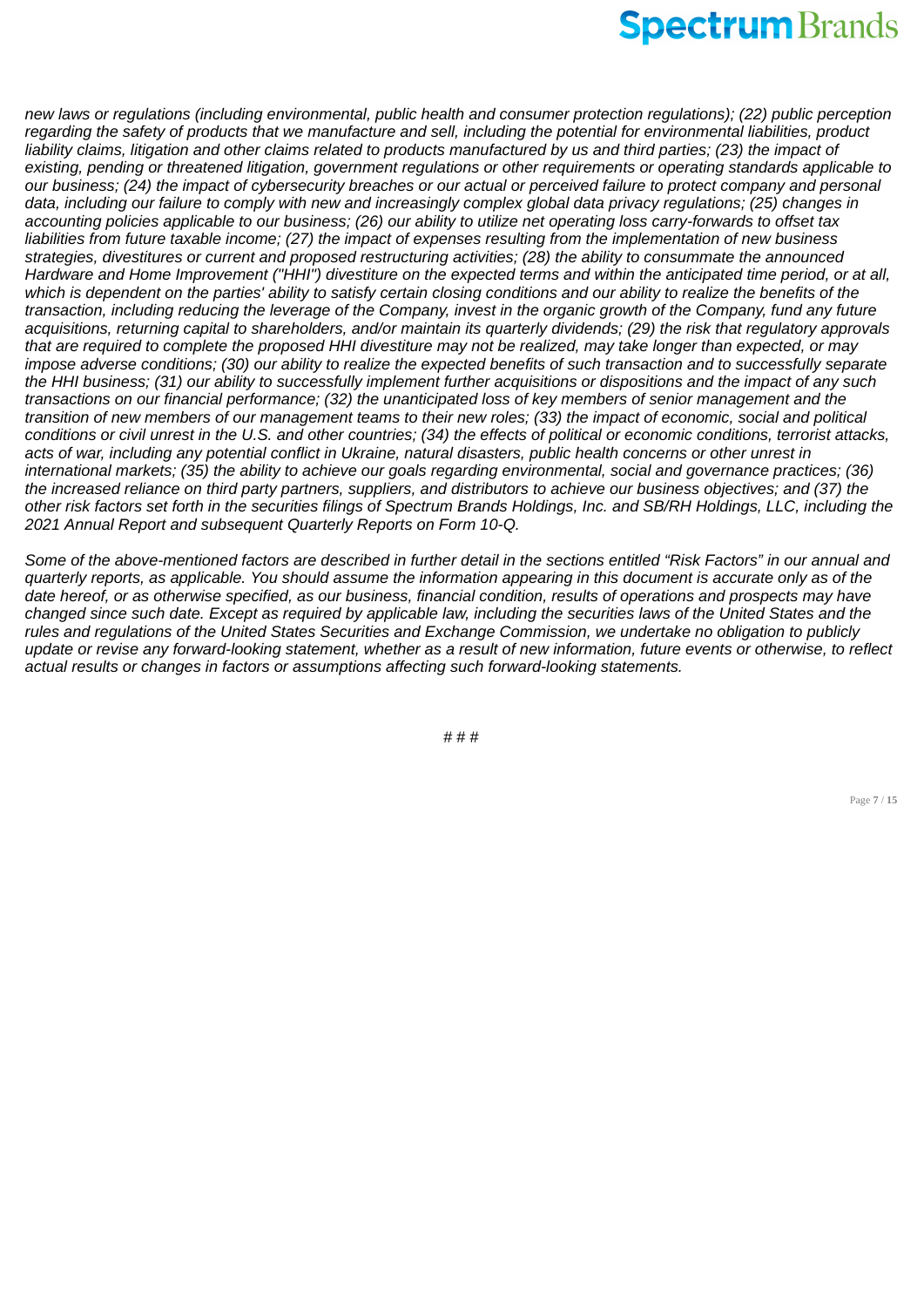### **SPECTRUM BRANDS HOLDINGS, INC. CONDENSED CONSOLIDATED STATEMENTS OF INCOME (Unaudited)**

|                                                                                         |                        | <b>Three Month Periods Ended</b> |                        |  |  |  |  |
|-----------------------------------------------------------------------------------------|------------------------|----------------------------------|------------------------|--|--|--|--|
| (in millions, except per share amounts)                                                 | <b>January 2, 2022</b> |                                  | <b>January 3, 2021</b> |  |  |  |  |
| <b>Net Sales</b>                                                                        | \$                     | 757.2<br>\$                      | 736.2                  |  |  |  |  |
| Cost of goods sold                                                                      |                        | 537.6                            | 483.3                  |  |  |  |  |
| Restructuring and related charges                                                       |                        | 0.3                              | 0.1                    |  |  |  |  |
| Gross profit                                                                            |                        | 219.3                            | 252.8                  |  |  |  |  |
| Selling                                                                                 |                        | 136.0                            | 114.8                  |  |  |  |  |
| General and administrative                                                              |                        | 67.5                             | 77.8                   |  |  |  |  |
| Research and development                                                                |                        | 7.6                              | 6.5                    |  |  |  |  |
| Restructuring and related charges                                                       |                        | 17.1                             | 8.9                    |  |  |  |  |
| <b>Transaction related charges</b>                                                      |                        | 14.9                             | 19.0                   |  |  |  |  |
| Total operating expenses                                                                |                        | 243.1                            | 227.0                  |  |  |  |  |
| Operating (loss) income                                                                 |                        | (23.8)                           | 25.8                   |  |  |  |  |
| Interest expense                                                                        |                        | 21.8                             | 23.1                   |  |  |  |  |
| Other non-operating expense (income), net                                               |                        | 0.6                              | (8.9)                  |  |  |  |  |
| (Loss) income from continuing operations before income taxes                            |                        | (46.2)                           | 11.6                   |  |  |  |  |
| Income tax benefit                                                                      |                        | (16.0)                           | (4.1)                  |  |  |  |  |
| Net (loss) income from continuing operations                                            |                        | (30.2)                           | 15.7                   |  |  |  |  |
| Income from discontinued operations, net of tax                                         |                        | 38.8                             | 57.2                   |  |  |  |  |
| Net income                                                                              |                        | 8.6                              | 72.9                   |  |  |  |  |
| Net income from continuing operations attributable to non-controlling interest          |                        |                                  | 1.0                    |  |  |  |  |
| Net income (loss) from discontinued operations attributable to non-controlling interest |                        | 0.4                              | (0.2)                  |  |  |  |  |
| Net income attributable to controlling interest                                         | \$                     | 8.2                              | 72.1<br>\$             |  |  |  |  |
| Amounts attributable to controlling interest                                            |                        |                                  |                        |  |  |  |  |
| Net (loss) income from continuing operations attributable to controlling interest       | \$                     | $(30.2)$ \$                      | 14.7                   |  |  |  |  |
| Net income from discontinued operations attributable to controlling interest            |                        | 38.4                             | 57.4                   |  |  |  |  |
| Net income attributable to controlling interest                                         | \$                     | 8.2                              | $\frac{4}{5}$<br>72.1  |  |  |  |  |
| <b>Earnings Per Share</b>                                                               |                        |                                  |                        |  |  |  |  |
| Basic earnings per share from continuing operations                                     | \$                     | $(0.73)$ \$                      | 0.34                   |  |  |  |  |
| Basic earnings per share from discontinued operations                                   |                        | 0.93                             | 1.34                   |  |  |  |  |
| Basic earnings per share                                                                | \$                     | 0.20                             | $\frac{2}{3}$<br>1.68  |  |  |  |  |
| Diluted earnings per share from continuing operations                                   | \$                     | (0.73)                           | 0.34<br>\$             |  |  |  |  |
| Diluted earnings per share from discontinued operations                                 |                        | 0.93                             | 1.34                   |  |  |  |  |
| Diluted earnings per share                                                              | \$                     | 0.20                             | \$<br>1.68             |  |  |  |  |
| <b>Weighted Average Shares Outstanding</b>                                              |                        |                                  |                        |  |  |  |  |
| <b>Basic</b>                                                                            |                        | 41.3                             | 42.9                   |  |  |  |  |
| <b>Diluted</b>                                                                          |                        | 41.3                             | 43.0                   |  |  |  |  |

Page **8** / **15**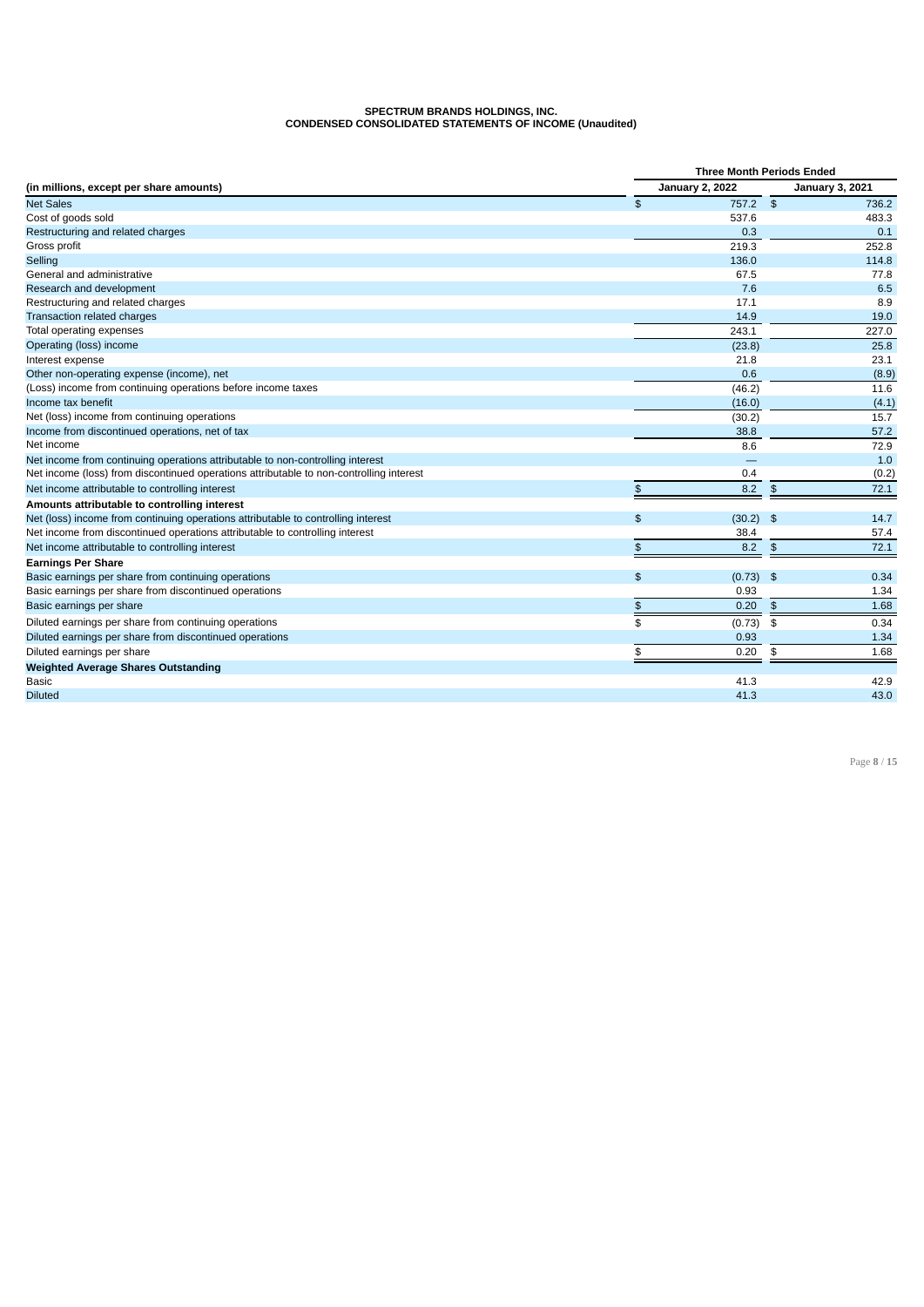### **SPECTRUM BRANDS HOLDINGS, INC. CONDENSED CONSOLIDATED STATEMENTS OF CASH FLOW (Unaudited)**

|                                                                                   | <b>Three Month Periods Ended</b> |                        |  |  |  |  |
|-----------------------------------------------------------------------------------|----------------------------------|------------------------|--|--|--|--|
| (in millions)                                                                     | <b>January 2, 2022</b>           | <b>January 3, 2021</b> |  |  |  |  |
| Cash flows from operating activities                                              |                                  |                        |  |  |  |  |
| Net cash used by operating activities from continuing operations                  | \$<br>$(255.8)$ \$               | (110.7)                |  |  |  |  |
| Net cash (used) provided by operating activities from discontinued operations     | (15.3)                           | 0.6                    |  |  |  |  |
| Net cash used by operating activities                                             | (271.1)                          | (110.1)                |  |  |  |  |
| Cash flows from investing activities                                              |                                  |                        |  |  |  |  |
| Purchases of property, plant and equipment                                        | (14.1)                           | (7.6)                  |  |  |  |  |
| Proceeds from disposal of property, plant and equipment                           | 0.1                              | 0.1                    |  |  |  |  |
| Business acquisitions, net of cash acquired                                       |                                  | (129.8)                |  |  |  |  |
| Proceeds from sale of equity investment                                           |                                  | 60.5                   |  |  |  |  |
| Net cash used by investing activities from continuing operations                  | (14.0)                           | (76.8)                 |  |  |  |  |
| Net cash used by investing activities from discontinued operations                | (5.0)                            | (4.2)                  |  |  |  |  |
| Net cash used by investing activities                                             | (19.0)                           | (81.0)                 |  |  |  |  |
| Cash flows from financing activities                                              |                                  |                        |  |  |  |  |
| Payment of debt                                                                   | (3.2)                            | (53.6)                 |  |  |  |  |
| Proceeds from issuance of debt                                                    | 465.0                            | 0.1                    |  |  |  |  |
| Treasury stock purchases                                                          | (110.0)                          | (42.3)                 |  |  |  |  |
| Dividends paid to shareholders                                                    | (17.3)                           | (17.8)                 |  |  |  |  |
| Share based award tax withholding payments, net of proceeds upon vesting          | (24.5)                           | (7.1)                  |  |  |  |  |
| Other financing activity                                                          |                                  | 0.3                    |  |  |  |  |
| Net cash provided (used) by financing activities from continuing operations       | 310.0                            | (120.4)                |  |  |  |  |
| Net cash used by financing activities from discontinued operations                | (0.4)                            | (1.4)                  |  |  |  |  |
| Net cash provided (used) by financing activities                                  | 309.6                            | (121.8)                |  |  |  |  |
| Effect of exchange rate changes on cash and cash equivalents                      | (2.5)                            | 5.8                    |  |  |  |  |
| Net change in cash, cash equivalents and restricted cash in continuing operations | 17.0                             | (307.1)                |  |  |  |  |
| Cash, cash equivalents, and restricted cash, beginning of period                  | 190.0                            | 533.7                  |  |  |  |  |
| Cash, cash equivalents, and restricted cash, end of period                        | \$<br>207.0                      | 226.6<br>\$            |  |  |  |  |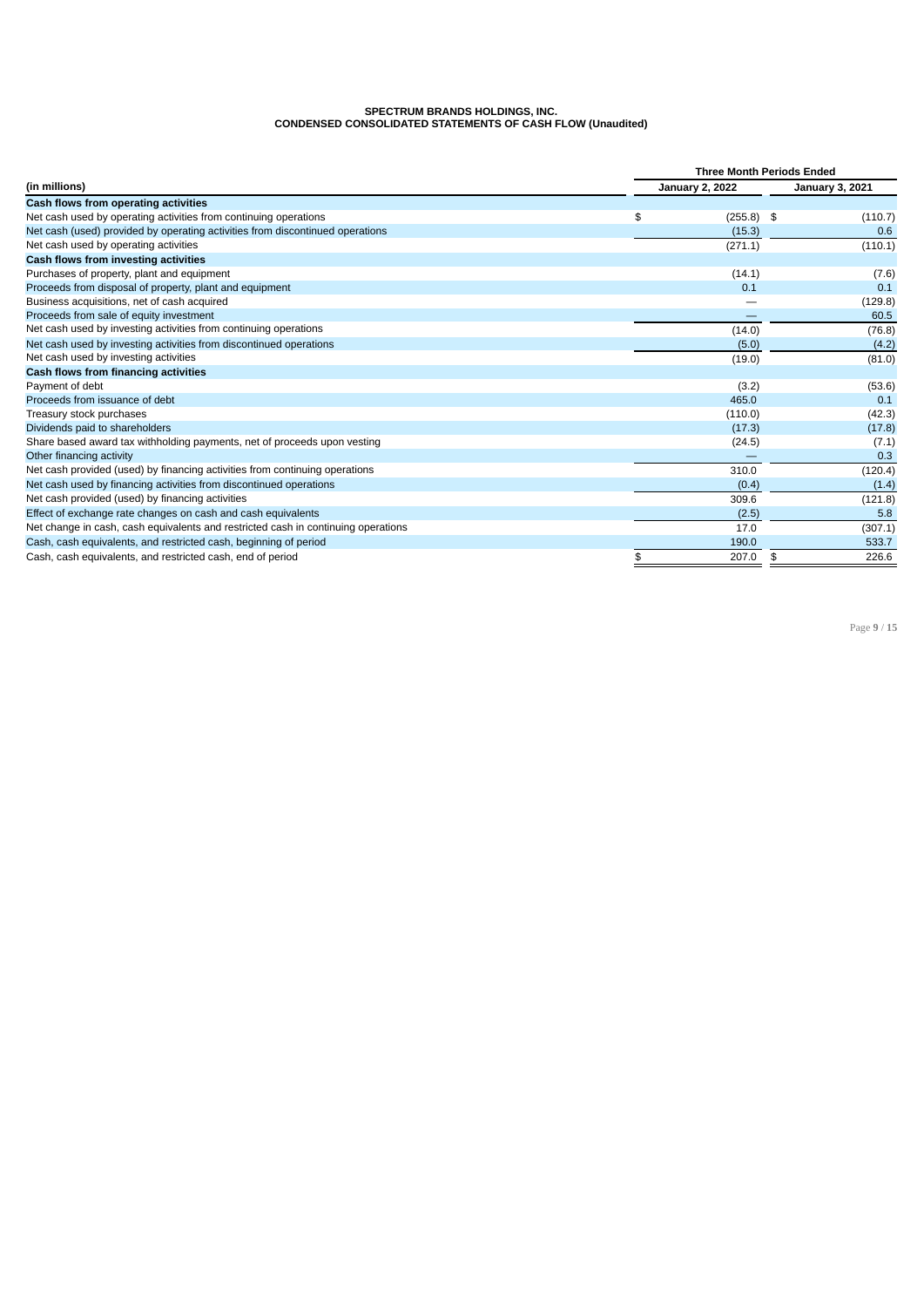### **SPECTRUM BRANDS HOLDINGS, INC. CONDENSED CONSOLIDATED STATEMENTS OF FINANCIAL POSITION (Unaudited)**

| (in millions)                                 | <b>January 2, 2022</b> | <b>September 30, 2021</b> |         |
|-----------------------------------------------|------------------------|---------------------------|---------|
| <b>Assets</b>                                 |                        |                           |         |
| Cash and cash equivalents                     | \$<br>204.9            | \$                        | 187.9   |
| Trade receivables, net                        | 298.6                  |                           | 248.4   |
| Other receivables                             | 64.2                   |                           | 63.7    |
| Inventories                                   | 648.4                  |                           | 562.8   |
| Prepaid expenses and other current assets     | 62.6                   |                           | 40.8    |
| Current assets of business held for sale      | 1,842.6                |                           | 1,810.0 |
| <b>Total current assets</b>                   | 3,121.3                |                           | 2,913.6 |
| Property, plant and equipment, net            | 260.4                  |                           | 260.2   |
| Operating lease assets                        | 56.3                   |                           | 56.5    |
| Deferred charges and other                    | 74.9                   |                           | 38.8    |
| Goodwill                                      | 866.8                  |                           | 867.2   |
| Intangible assets, net                        | 1,189.2                |                           | 1,204.1 |
| <b>Total assets</b>                           | \$<br>5,568.9          | \$                        | 5,340.4 |
| <b>Liabilities and Shareholders' Equity</b>   |                        |                           |         |
| Current portion of long-term debt             | \$<br>12.1             | \$                        | 12.0    |
| Accounts payable                              | 347.5                  |                           | 388.6   |
| Accrued wages and salaries                    | 34.3                   |                           | 67.4    |
| <b>Accrued interest</b>                       | 35.0                   |                           | 29.9    |
| Other current liabilities                     | 208.0                  |                           | 211.9   |
| Current liabilities of business held for sale | 431.3                  |                           | 454.3   |
| <b>Total current liabilities</b>              | 1,068.2                |                           | 1,164.1 |
| Long-term debt, net of current portion        | 2,946.9                |                           | 2,494.3 |
| Long-term operating lease liabilities         | 42.6                   |                           | 44.5    |
| Deferred income taxes                         | 70.7                   |                           | 59.5    |
| Other long-term liabilities                   | 92.6                   |                           | 99.0    |
| <b>Total liabilities</b>                      | 4,221.0                |                           | 3,861.4 |
| Shareholders' equity                          | 1,340.3                |                           | 1,471.9 |
| Non-controlling interest                      | 7.6                    |                           | 7.1     |
| <b>Total equity</b>                           | 1,347.9                |                           | 1,479.0 |
| Total liabilities and equity                  | \$<br>5,568.9          | $\frac{4}{5}$             | 5,340.4 |

Page **10** / **15**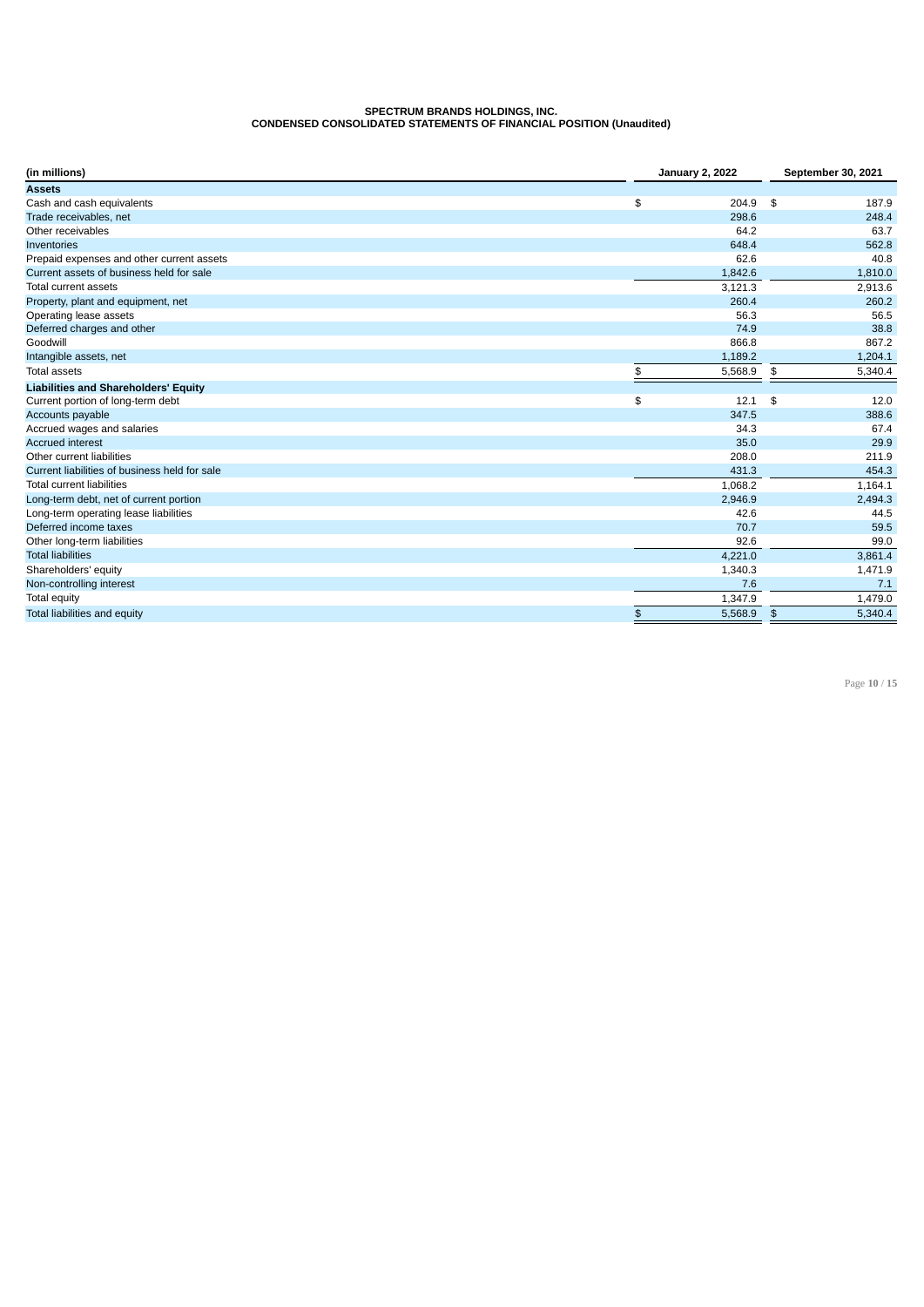### **ADJUSTED DILUTED EPS**

We define adjusted diluted EPS as reported diluted EPS excluding the effect of one-time, non-recurring activity and volatility associated with our income tax expense. The Company believes that adjusted diluted EPS provides further insight and comparability in operating performance as it eliminates the effects of certain items that are not comparable from one period<br>to the next. Adjustments to dilut

- structuring and related charges consist of project costs associated with the restructuring initiatives across the Company's segments;
- Transaction related charges are attributable to costs from qualifying strategic transaction or business opportunities, including an acquisition or divestiture, whether or not<br>consummated, subsequent integration related pro
- **•** Unallocated shared costs associated with discontinued operations from certain shared and center-led administrative functions s the Company's business units excluded from income from discontinued operations as they are not a direct cost of the discontinued business but a result of indirect allocations, including but not limited to, information technology, human resources, finance and accounting, supply chain, and commercial operations. Amounts attributable to unallocated shared costs would be mitigated through subsequent strategic or restructuring initiatives, TSAs, elimination of extraneous costs, or re-allocations or absorption of existing continuing operations following the completed sale of the discontinued operations.
- Non-cash purchase accounting inventory adjustments recognized in earnings from continuing operations subsequent to an acquisition;
- Non-cash asset impairments or write-offs realized and recognized in earnings from continuing operations;
- Gains attributable to the Company investment in Energizer common stock during the three month period ended January 3, 2021. which the Company subsequently sold its remaining shares in January 2021.
- Incremental reserves for non-recurring litigation or environmental remediation activity including the proposed settlement on outstanding litigation matters at our H&G division attributable to significant and unusual nonrecurring claims with no previous history or precedent recognized during the three month period ended January 3, 2021 and the subsequent remeasurement during the three month period ended January 2, 2022;
- Incremental costs realized under a three-year tolling agreement entered into with the buyer in consideration with the divestiture of the Coevorden Operations on March 29, 2020, for<br>the continued production of dog and cat f
- Other adjustments are primarily attributable to (1) incremental fines and penalties realized for delayed shipments following the transition of third-party logistics service provider in GPC during the three month period ended January 2, 2022; and (2) costs associated with Salus they are not considered a component of the continuing commercial products company; and
- Income tax adjustment to diluted EPS is to exclude the impact of adjusting the valuation allowance against deferred taxes and other tax related items in order to reflect a normalized ongoing effective tax rate of 25.0% for the three month periods ended January 2, 2022 and January 3, 2021 based upon enacted corporate tax rate in the United States.

Page **11** / **19**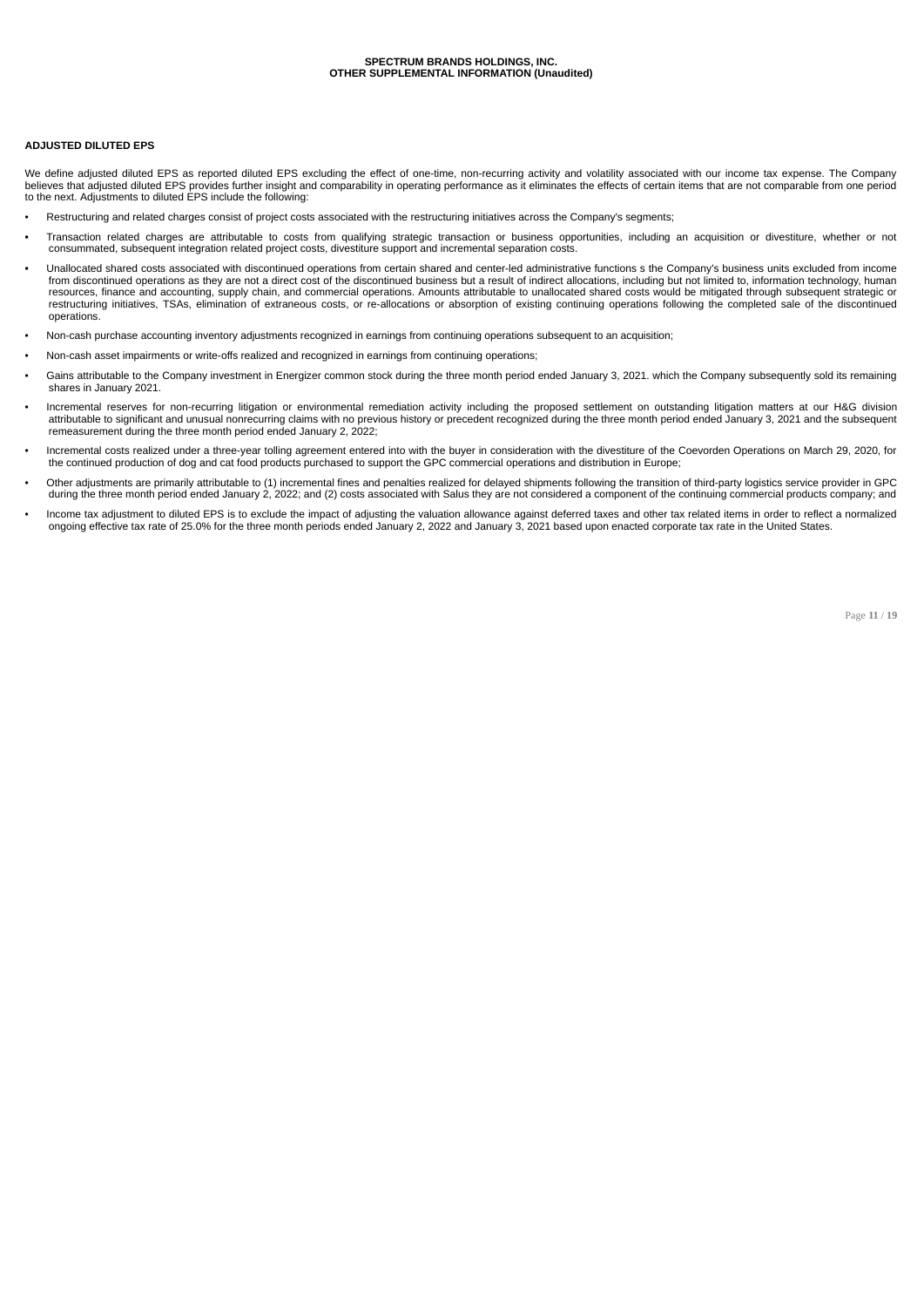### **ADJUSTED DILUTED EPS (continued)**

The following is a reconciliation of reported diluted EPS from continuing operations to adjusted diluted EPS from continuing operations for the three month periods ended January 2, 2022<br>and January 3, 2021.

|                                                     |                        | <b>Three Month Periods Ended</b> |  |                        |
|-----------------------------------------------------|------------------------|----------------------------------|--|------------------------|
|                                                     | <b>January 2, 2022</b> |                                  |  | <b>January 3, 2021</b> |
| Diluted EPS from continuing operations, as reported | \$                     | $(0.73)$ \$                      |  | 0.34                   |
| Adjustments:                                        |                        |                                  |  |                        |
| Restructuring and related charges                   |                        | 0.42                             |  | 0.21                   |
| Transaction related charges                         |                        | 0.36                             |  | 0.44                   |
| Unallocated shared costs                            |                        | 0.17                             |  | 0.16                   |
| Gain on Energizer investment                        |                        |                                  |  | (0.14)                 |
| Inventory acquisition step-up                       |                        | —                                |  | 0.02                   |
| Coevorden tolling related charges                   |                        | 0.04                             |  | 0.04                   |
| Legal and environmental remediation reserves        |                        | (0.01)                           |  | 0.14                   |
| Other                                               |                        | 0.06                             |  |                        |
| Income tax adjustment                               |                        | (0.37)                           |  | (0.38)                 |
| Total adjustments                                   |                        | 0.67                             |  | 0.49                   |
| Diluted EPS from continuing operations, as adjusted |                        | (0.06)                           |  | 0.83                   |

The following summarizes restructuring and related charges for the three month periods ended January 2, 2022 and January 3, 2021:

|                                         | <b>Three Month Periods Ended</b> |                  |  |                        |  |
|-----------------------------------------|----------------------------------|------------------|--|------------------------|--|
| (in millions)                           | <b>January 2, 2022</b>           |                  |  | <b>January 3, 2021</b> |  |
| Global productivity improvement program |                                  | 1.8 <sub>1</sub> |  | 9.0                    |  |
| <b>GPC Edwardsville 3PL transition</b>  |                                  | 10.3             |  |                        |  |
| SAP S/4 HANA ERP transformation         |                                  | 2.9              |  |                        |  |
| Other restructuring activities          |                                  | 2.4              |  |                        |  |
| Total restructuring and related charges |                                  | 17.4             |  | 9.0                    |  |

The following summarizes transaction related charges for the three month periods ended January 2, 2022 and January 3, 2021:

|                                        |                        | <b>Three Month Periods Ended</b> |  |                                |  |  |
|----------------------------------------|------------------------|----------------------------------|--|--------------------------------|--|--|
| (in millions)                          | <b>January 2, 2022</b> |                                  |  | <b>January 3, 2021</b>         |  |  |
| HHI divestiture and separation         |                        | 4.3                              |  |                                |  |  |
| Rejuvenate acquisition and integration |                        | 4.3                              |  | $\qquad \qquad \longleftarrow$ |  |  |
| Armitage acquisition and integration   |                        | 0.7                              |  | 4.8                            |  |  |
| Other                                  |                        | 5.6                              |  | 14.2                           |  |  |
| Total transaction related charges      |                        | 14.9                             |  | 19.0                           |  |  |

Page **12** / **15**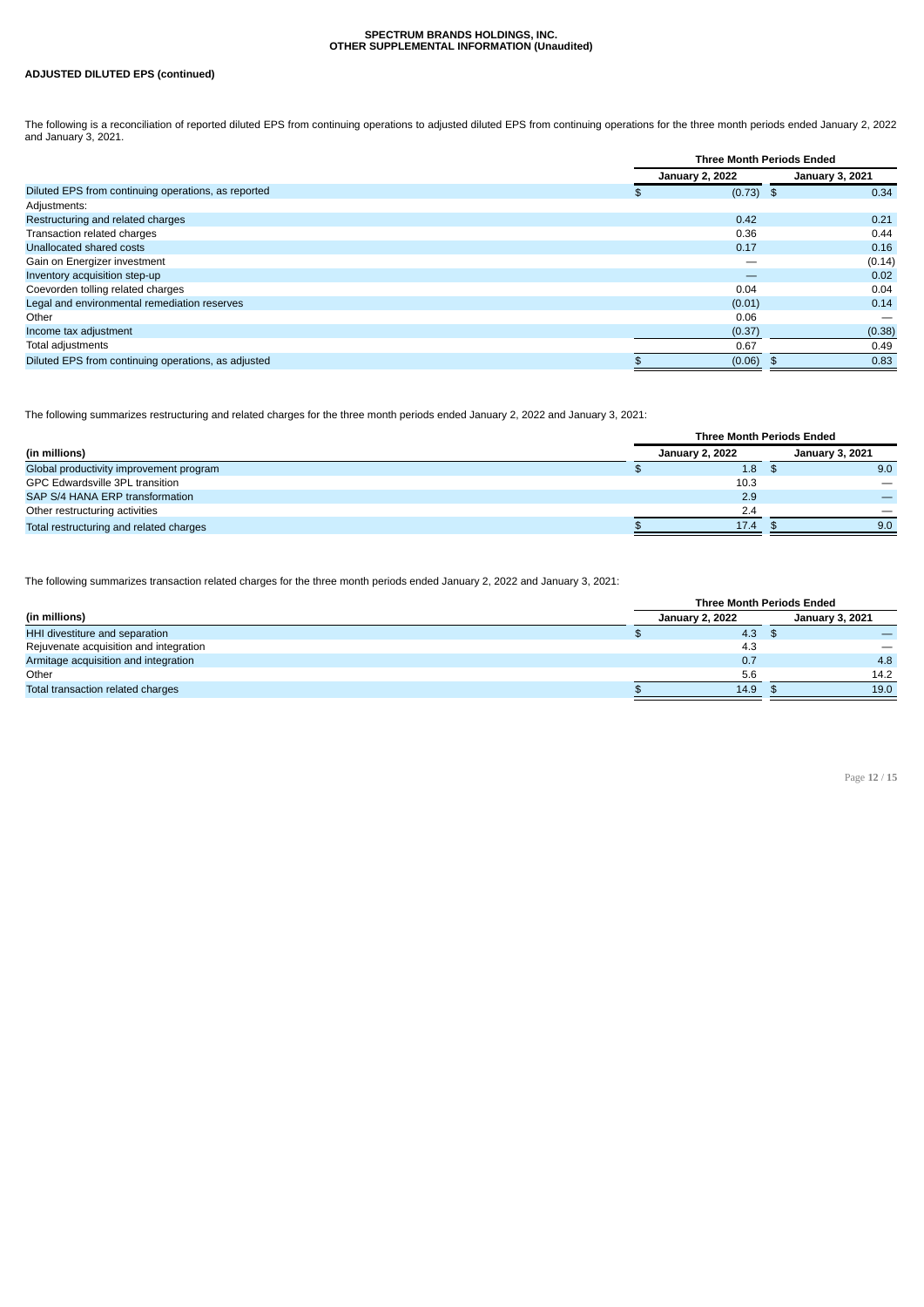#### **NET SALES AND ORGANIC NET SALES**

The following is a summary of net sales by segment for the three month periods ended January 2, 2022 and January 3, 2021:

|                         | <b>Three Month Periods Ended</b> |                        |          |        |
|-------------------------|----------------------------------|------------------------|----------|--------|
| (in millions, except %) | <b>January 2, 2022</b>           | <b>January 3, 2021</b> | Variance |        |
| <b>HPC</b>              | 379.7                            | 378.5 \$               | 1.2      | 0.3%   |
| GPC                     | 302.2                            | 275.4                  | 26.8     | 9.7%   |
| H&G                     | 75.3                             | 82.3                   | (7.0)    | (8.5)% |
| <b>Net Sales</b>        | 757.2                            | 736.2                  | 21.0     | 2.9 %  |

We define organic net sales as reported net sales excluding the effect of changes in foreign currency exchange rates and acquisitions. We believe this non-GAAP measure provides useful<br>information to investors because it re use organic net sales as one measure to monitor and evaluate our regional and segment performance. Organic growth is calculated by comparing organic net sales to reported net sales<br>in the prior year. The effect of changes for the three month period ended January 3, 2021:

| <b>January 2, 2022</b>                                      |  |                  |                                            |     |                                                                       |       |                                         |                                |                      |       |                                            |       |          |        |         |
|-------------------------------------------------------------|--|------------------|--------------------------------------------|-----|-----------------------------------------------------------------------|-------|-----------------------------------------|--------------------------------|----------------------|-------|--------------------------------------------|-------|----------|--------|---------|
| <b>Three Month Periods Ended</b><br>(in millions, except %) |  | <b>Net Sales</b> | <b>Effect of</b><br>Changes in<br>Currency |     | <b>Net Sales Excluding</b><br><b>Effect of Changes in</b><br>Currencv |       | <b>Effect of</b><br><b>Acquisitions</b> |                                | Organic Net<br>Sales |       | <b>Net Sales</b><br><b>January 3, 2021</b> |       | Variance |        |         |
| <b>HPC</b>                                                  |  | 379.7            |                                            | 5.1 |                                                                       | 384.8 |                                         | $\qquad \qquad \longleftarrow$ |                      | 384.8 |                                            | 378.5 |          | 6.3    | 1.7 %   |
| <b>GPC</b>                                                  |  | 302.2            |                                            | 2.2 |                                                                       | 304.4 |                                         | (8.8)                          |                      | 295.6 |                                            | 275.4 |          | 20.2   | 7.3 %   |
| H&G                                                         |  | 75.3             |                                            | $-$ |                                                                       | 75.3  |                                         | (7.7)                          |                      | 67.6  |                                            | 82.3  |          | (14.7) | (17.9)% |
| <b>Total</b>                                                |  | 757.2            |                                            | 7.3 |                                                                       | 764.5 |                                         | (16.5)                         |                      | 748.0 |                                            | 736.2 |          | 11.8   | 1.6 %   |

Page **13** / **15**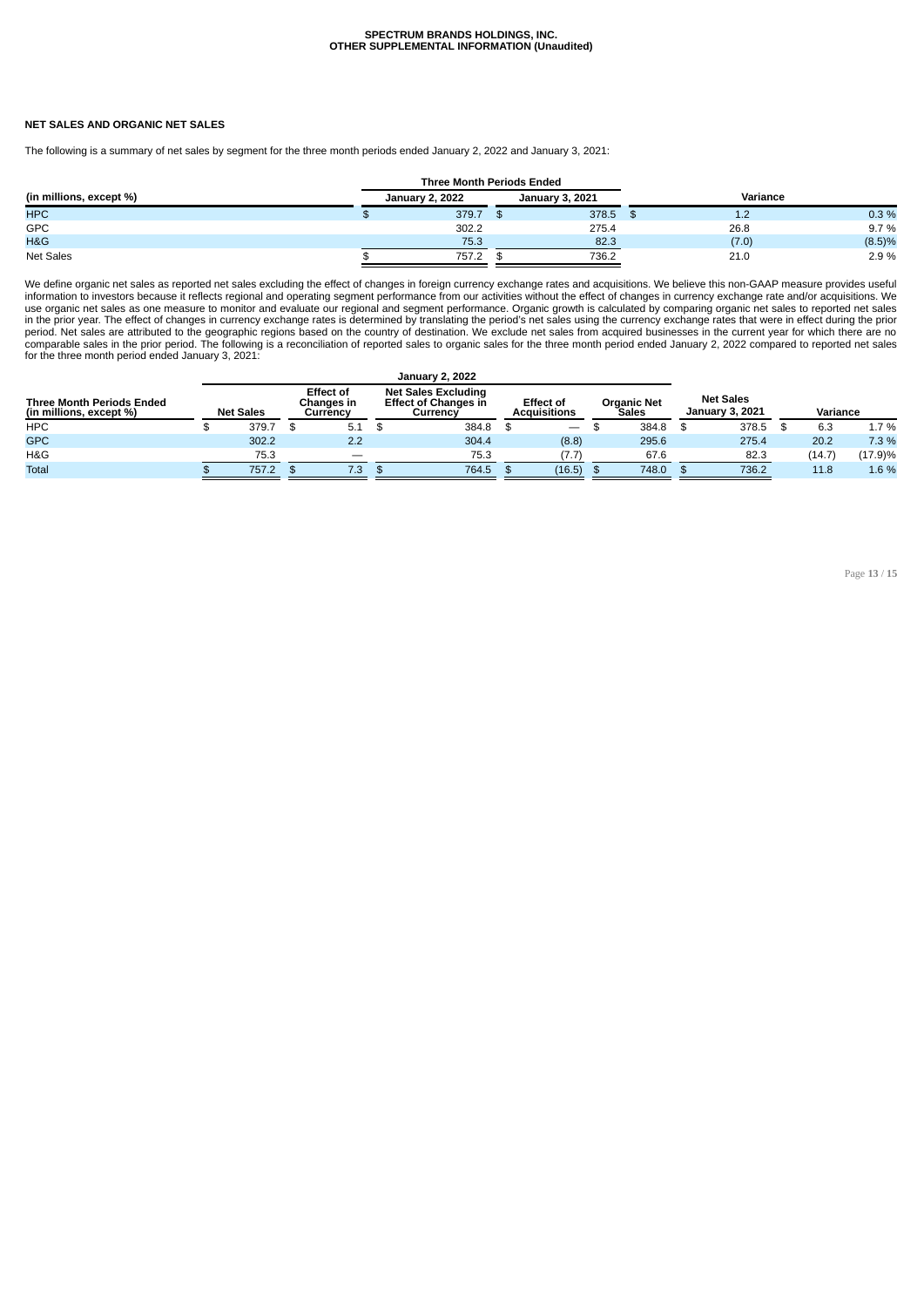#### **ADJUSTED EBITDA AND ADJUSTED EBITDA MARGIN**

Adjusted EBITDA (Earnings Before Interest, Taxes, Depreciation, Amortization) is a non-GAAP metric used by management that we believe provides useful information to investors because it reflects ongoing operating performance and trends of our segments excluding certain non-cash based expenses and/or non-recurring items during each of the comparable<br>periods and facilitates comparisons between pe structures and tax strategies. Further, adjusted EBITDA is a measure used for determining the Company's debt covenant. EBITDA is calculated by excluding the Company's income tax expense, interest expense, depreciation expense and amortization expense (from intangible assets) from net income. Adjusted EBITDA further excludes the following:

- Stock based compensation costs consist of costs associated with long-term incentive compensation arrangements that generally consist of non-cash, stock-based compensation. During the three month period ended January 3, 2021 compensation costs included incentive bridge awards previously issued due to changes in the Company's LTIP that allowed for cash based payment upon employee election but do not qualify for shared-based compensation, which were fully vested in November 2020;
- Restructuring and related charges consist of project costs associated with the restructuring initiatives across the Company's segments;
- Transaction related charges are attributable to costs from qualifying strategic transaction or business opportunities, including an acquisition or divestiture, whether or not consummated, subsequent integration related project costs, divestiture support and incremental separation costs;
- **•** Unallocated shared costs associated with discontinued operations from certain shared and center-led administrative functions s the Company's business units excluded from income from discontinued operations as they are not a direct cost of the discontinued business but a result of indirect allocations, including but not limited to, information technology, human resources, finance and accounting, supply chain, and commercial operations. Amounts attributable to unallocated shared costs would be mitigated through subsequent strategic or<br>restructuring initiatives, TSAs, elimination o operations.
- Non-cash purchase accounting inventory adjustments recognized in earnings from continuing operations subsequent to an acquisition;
- Non-cash asset impairments or write-offs realized and recognized in earnings from continuing operations;
- Gains attributable to the Company investment in Energizer common stock during the three month period ended January 3, 2021. which the Company subsequently sold its remaining shares in January 2021.
- Incremental reserves for non-recurring litigation or environmental remediation activity including the proposed settlement on outstanding litigation matters at our H&G division attributable to significant and unusual nonrecurring claims with no previous history or precedent recognized during the three month period ended January 3, 2021 and the subsequent remeasurement during the three month period ended January 2, 2022;
- Incremental costs realized under a three-year tolling agreement entered into with the buyer in consideration with the divestiture of the Coevorden Operations on March 29, 2020, for the continued production of dog and cat food products purchased to support the GPC commercial operations and distribution in Europe; and
- Other adjustments are primarily attributable to (1) incremental fines and penalties realized for delayed shipments following the transition of third-party logistics service provider in GPC during the three month period ended January 2, 2022; (2) costs associated with Salus as they are not considered a component of the continuing commercial products company.

Adjusted EBITDA margin is calculated as adjusted EBITDA as a percentage of reported net sales for the respective periods.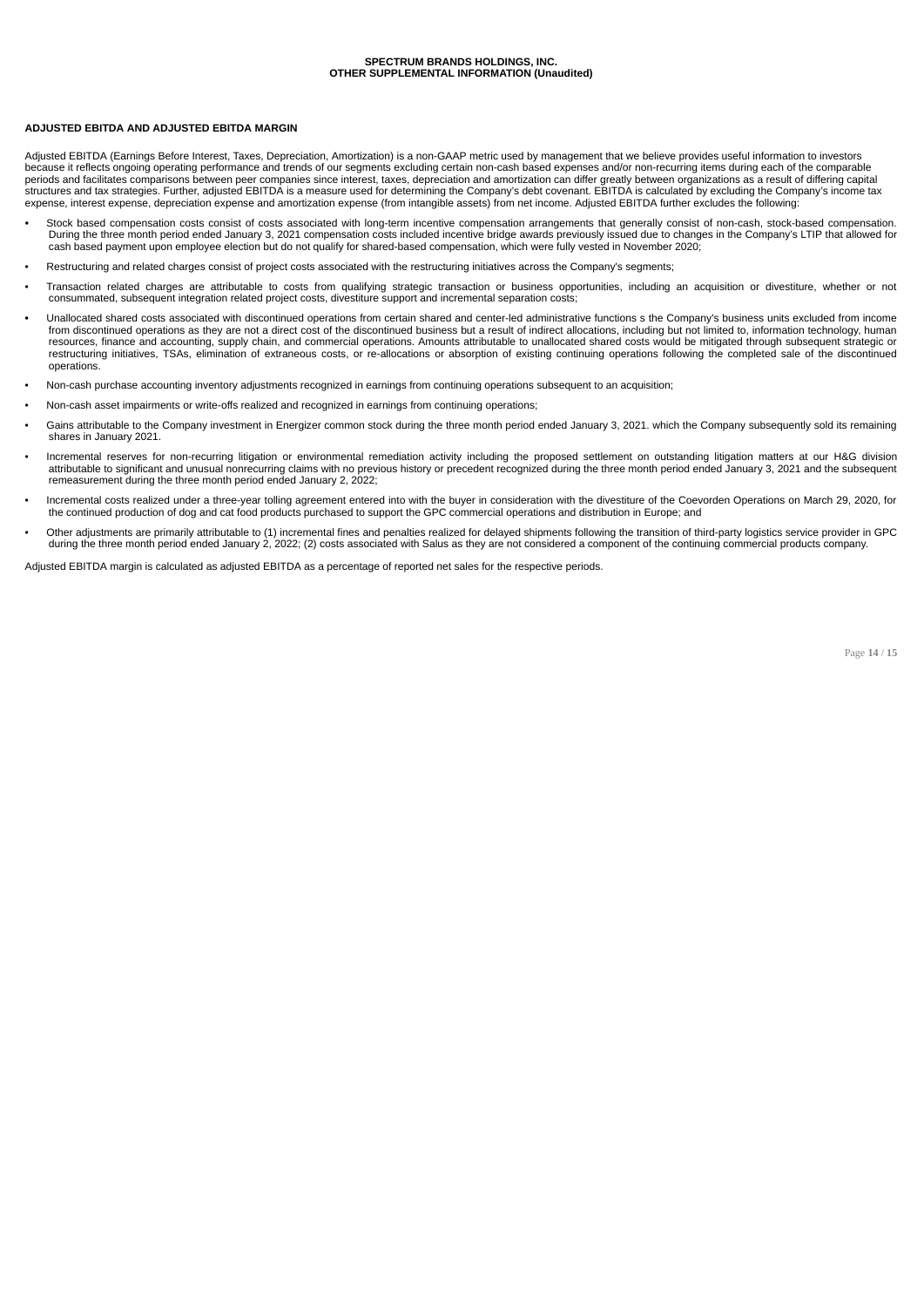### **ADJUSTED EBITDA AND ADJUSTED EBITDA MARGIN (continued)**

The following is a reconciliation of reported net income (loss) from continuing operations to adjusted EBITDA for the three month periods ended January 2, 2022 and January 3, 2021, and<br>calculation of adjusted EBITDA margin

| Three Month Period Ended January 2, 2022<br>(in millions, except %) |     | <b>HPC</b> | <b>GPC</b> | H&G          | Corporate         | Consolidated |
|---------------------------------------------------------------------|-----|------------|------------|--------------|-------------------|--------------|
| Net income (loss) from continuing operations                        | \$. | 19.0       | \$<br>11.7 | \$<br>(15.8) | $(45.1)$ \$<br>\$ | (30.2)       |
| Income tax benefit                                                  |     |            |            |              | (16.0)            | (16.0)       |
| Interest expense                                                    |     |            |            |              | 21.8              | 21.8         |
| Depreciation and amortization                                       |     | 7.8        | 9.2        | 4.7          | 3.7               | 25.4         |
| <b>EBITDA</b>                                                       |     | 26.8       | 20.9       | (11.1)       | (35.6)            | 1.0          |
| Share and incentive based compensation                              |     |            | –          |              | 5.6               | 5.6          |
| Restructuring and related charges                                   |     | 0.6        | 11.4       |              | 5.4               | 17.4         |
| Transaction related charges                                         |     | —          | 2.4        | 4.3          | 8.2               | 14.9         |
| Unallocated shared costs                                            |     | —          |            |              | 6.8               | 6.8          |
| Legal and environmental remediation reserves                        |     |            |            | (0.5)        |                   | (0.5)        |
| Coevorden tolling related charges                                   |     |            | 1.5        |              |                   | 1.5          |
| Other                                                               |     |            | 2.5        |              | 0.1               | 2.6          |
| <b>Adjusted EBITDA</b>                                              |     | 27.4       | 38.7       | (7.3)        | (9.5)             | 49.3         |
| Net Sales                                                           |     | 379.7      | 302.2      | 75.3         |                   | 757.2        |
| <b>Adjusted EBITDA Margin</b>                                       |     | 7.2 %      | 12.8 %     | (9.7)%       |                   | 6.5%         |

### **Three Month Period Ended January 3, 2021**

| (in millions, except %)                      | <b>HPC</b> | <b>GPC</b>               |    | H&G   | Corporate               |    | <b>Consolidated</b> |  |
|----------------------------------------------|------------|--------------------------|----|-------|-------------------------|----|---------------------|--|
| Net income (loss) from continuing operations | \$<br>38.2 | \$<br>34.0               | \$ | (0.5) | (56.0)<br>\$            | \$ | 15.7                |  |
| Income tax benefit                           |            | --                       |    |       | (4.1)                   |    | (4.1)               |  |
| Interest expense                             | $-$        | $\overline{\phantom{a}}$ |    | $-$   | 23.1                    |    | 23.1                |  |
| Depreciation and amortization                | 8.8        | 9.7                      |    | 4.9   | 3.7                     |    | 27.1                |  |
| <b>EBITDA</b>                                | 47.0       | 43.7                     |    | 4.4   | (33.3)                  |    | 61.8                |  |
| Share and incentive based compensation       |            |                          |    |       | 6.9                     |    | 6.9                 |  |
| Restructuring and related charges            | 2.6        | 1.5                      |    |       | 4.9                     |    | 9.0                 |  |
| Transaction related charges                  | 1.3        | 6.0                      |    |       | 11.7                    |    | 19.0                |  |
| Unallocated shared costs                     |            |                          |    |       | 6.7                     |    | 6.7                 |  |
| Inventory acquisition step-up                |            | 0.8                      |    |       |                         |    | 0.8                 |  |
| Gain on Energizer investment                 |            |                          |    |       | (6.0)                   |    | (6.0)               |  |
| Legal and environmental remediation reserves |            |                          |    | 6.0   |                         |    | 6.0                 |  |
| Coevorden tolling related charges            |            | 1.6                      |    |       |                         |    | 1.6                 |  |
| Other                                        |            |                          |    |       | 0.1                     |    | 0.1                 |  |
| <b>Adjusted EBITDA</b>                       | 50.9       | \$<br>53.6               | £. | 10.4  | (9.0)<br>$\mathfrak{L}$ | \$ | 105.9               |  |
| Net Sales                                    | 378.5      | \$<br>275.4              |    | 82.3  |                         |    | 736.2               |  |
| Adjusted EBITDA Margin                       | 13.4 %     | 19.5 %                   |    | 12.6% | $-$ %                   |    | 14.4 %              |  |

Page **15** / **15**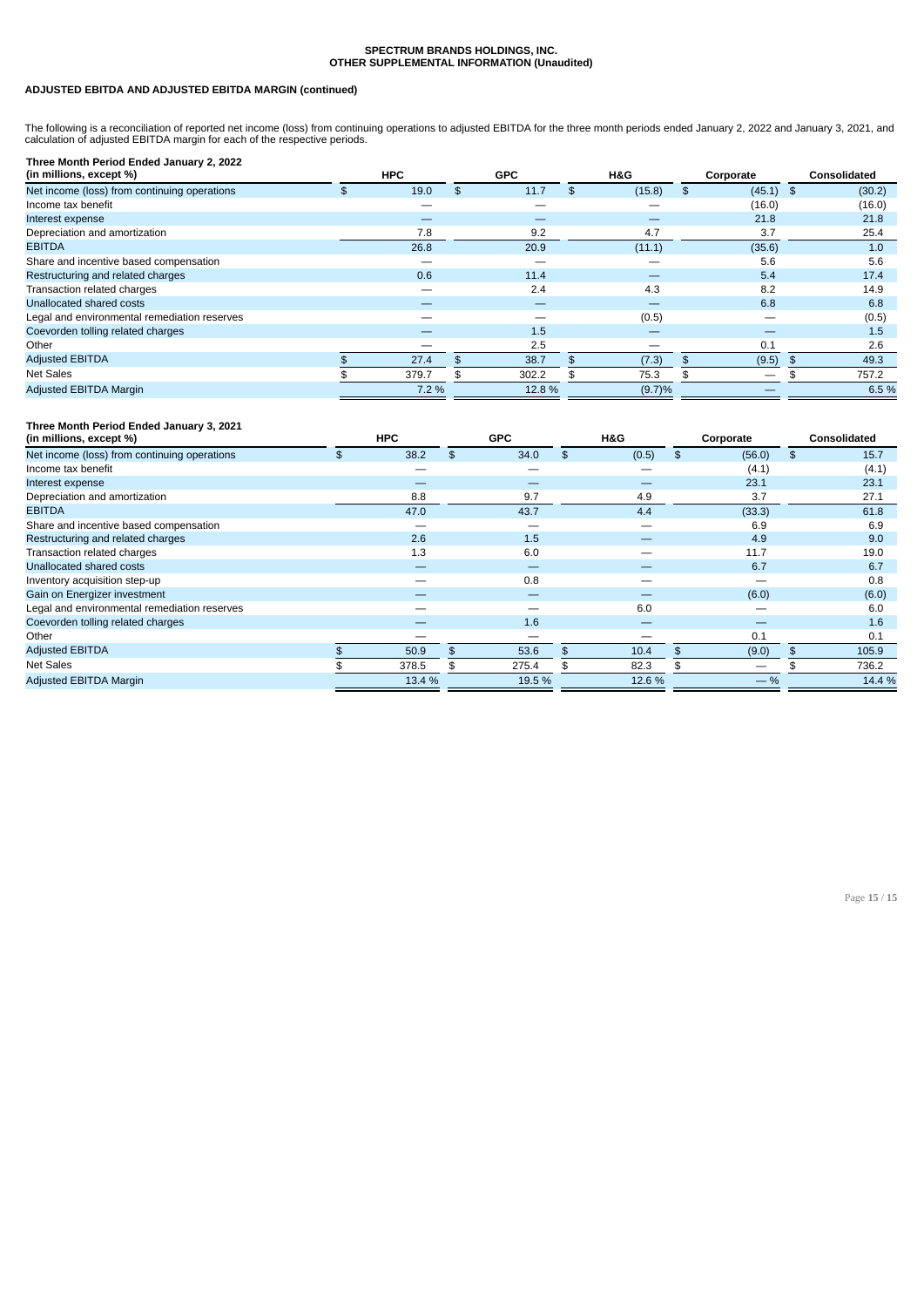<span id="page-20-0"></span>

3001 Deming Way Middleton, WI 53562-1431 P.O. Box 620992 Middleton, WI 53562-0992 (608) 275-3340

**For Immediate Release Investor/Media Contact: Jeremy Smeltser 608-275-4917**

**Spectrum Brands to Acquire Tristar Products' Appliance and Cookware Business and Combine it with its Home and Personal Care Segment;**

### **This New Combined Business is Intended to be Separated from Spectrum Brands, Creating a New Standalone Global Company and a New Spectrum Brands Consisting of its Global Pet Care and Home & Garden Businesses**

- **• Acquisition adds PowerXL, Emeril Lagasse and Copper Chef, well-established brands in the fast-growing cooking** appliances category, with net sales totaling \$546 million in last twelve months ending December 31, 2021, growing **sales over 85% in the last three years**
- Adds highly complementary and synergistic leading market share positions in the fastest growing cooking categories **including air fryers, indoor grills, and toaster ovens**
- Brings a proven, innovative go-to-market platform with a proven track record of building brands and driving category **growth**
- The Company plans to use the combined Home Appliances and Personal Care businesses to create a separate, pure **play global platform and intends to update investors on the separation later this year**

Middleton, WI, February 4, 2022 – Spectrum Brands Holdings, Inc. (NYSE: SPB; "Spectrum Brands" or the "Company"), a leading global branded consumer products and home essentials company focused on driving innovation and providing exceptional customer service, announced today it has signed a definitive agreement to acquire the home appliances and cookware categories of Tristar Products, Inc. (the "Tristar Business") for \$325 million, in cash, at closing, up to \$100 million, in cash, if certain gross profit targets are achieved in calendar year 2022 and another \$25 million, in cash or equity of the combined business, if certain other gross profit targets are achieved in calendar year 2023. The transaction is expected to close within the next 90 days. The acquisition of the Tristar Business will be funded by a combination of cash on hand and a \$500 million incremental loan incurred as a new tranche under the Company's existing credit agreement.

"We are excited to announce the acquisition of the Tristar Business by our Home and Personal Care ("HPC") segment this morning," said David Maura, Chairman and Chief Executive Officer of Spectrum Brands. "The strategic combination of the Tristar Business with our HPC segment represents an exciting key milestone in our pursuit to create a leading higher-margin and faster-growing company in the global appliances market. The Tristar Business brings us a fantastic content creation studio, incredible DRTV capabilities and adds a direct-to-consumer distribution business that we believe can meaningfully lift HPC's margins and growth rate. For some time, we have been seeking to successfully execute on an accretive transaction in this space and are pleased that this acquisition allows us to create a global appliances leadership platform."

"I am thrilled to have the Tristar Business join a global organization like Spectrum Brands, which can provide the reach and resources for this business to drive significantly higher levels of growth. I have no doubt that this deal will provide a successful future for the combined business' stakeholders, including all of its employees and consumers. This partnership also allows the Tristar Business to continue to deliver the most innovative, value-added and recognizable products. I am a big believer in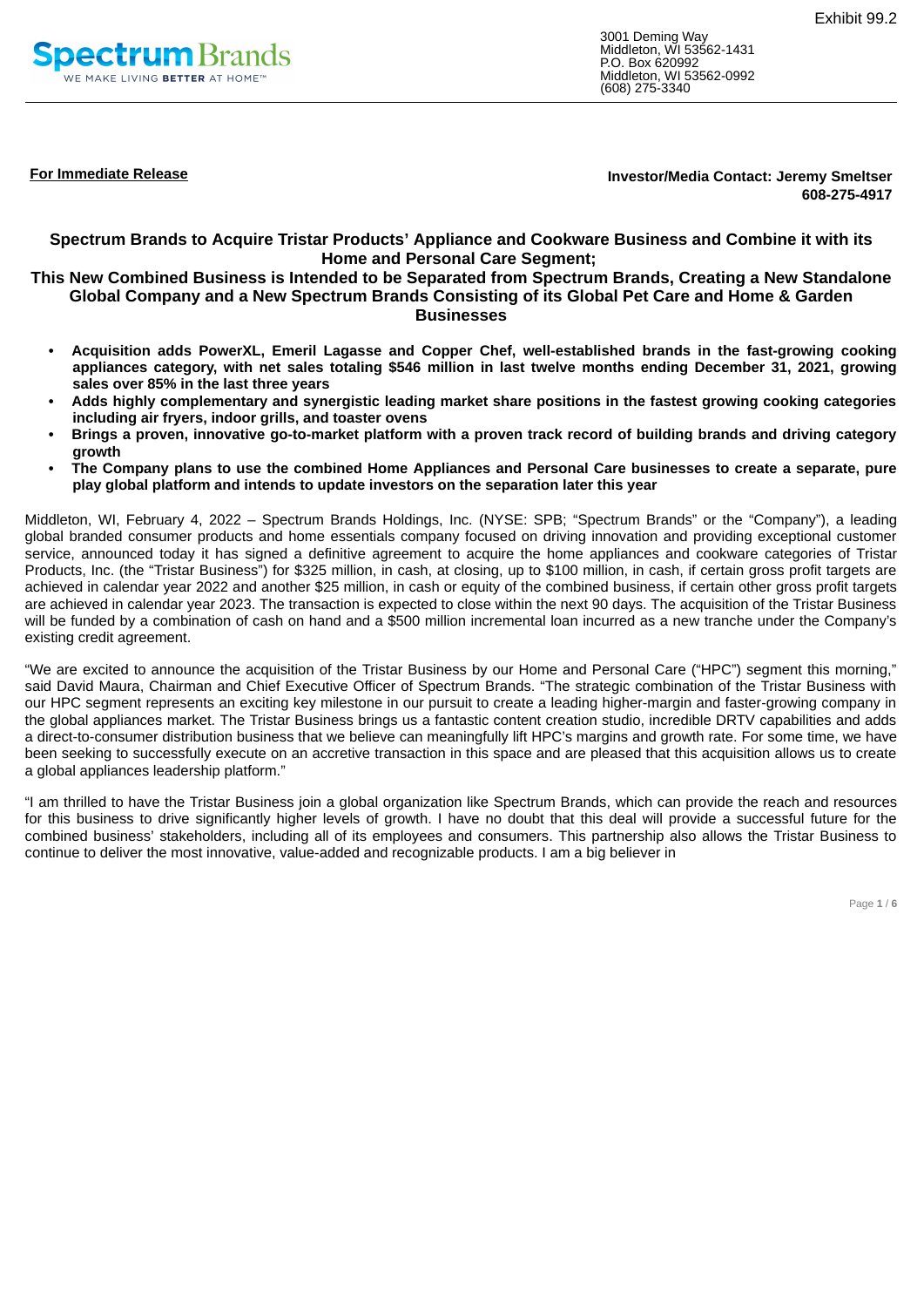

the future prospects of this business under Spectrum Brands' ownership and I am excited to have the deal structured to allow me to participate in the future financial performance of the business," said Keith Mirchandani, Founder and Chief Executive Officer of Tristar Products, Inc.

"With this acquisition, we are building a global appliances platform with combined calendar year 2021 net sales of \$1.8 billion and adjusted EBITDA of \$142m. In addition, we expect to achieve \$20-30 million in synergies once this business is completely integrated. This transaction not only increases our global appliances revenue creating a more scaled and efficient global appliances business, but it also brings a much needed direct-to-consumer capability to our combined business. We believe that the Tristar Business' DTC capabilities and great innovation pipeline are critical value drivers of the exciting and dynamic business we are committed to creating through this combination. Their proven "go-to-market" platform has driven the rapid growth of their chef-inspired consumer brands and has established them as market leaders in the fast-growing air fry category. More recently, they have successfully proven their ability to launch line extensions in other categories such as electric grills, toaster ovens, cookware and other kitchen appliance categories.

"The Tristar Business can be enhanced by the capabilities and strengths of our current HPC business. Specifically, we will utilize our combined business' seasoned and talented management team and our global presence and experience in a broader array of categories to expand Tristar's brands and DTC capabilities globally. All in, we expect this strategic combination to deliver sustained growth and global market leadership in the appliances space. I look forward to combining the Tristar Business' capabilities into our business and welcoming all of their employees to our HPC family," said David Albert, President of Spectrum Brands' HPC segment.

"After the closing of this transaction, our appliances business will have a powerful portfolio of leading global brands in the home and personal care appliance space, which will allow us to commence a refresh of our go-forward brand and product strategy and invest with confidence in building brand equity for long-term category growth," said David Maura.

"I am excited to announce our intention to create a separate, pure play global home appliances and personal care company with its own capital structure and separate balance sheet to pursue other M&A and strategic transactions. We are currently considering possible scenarios for the combined business, which include, but are not limited to, a partial or complete spin-off to our shareholders, an initial public offering or a merger with an existing publicly traded entity. Subject to market conditions and transaction dynamics, we intend to update investors on the separation later this year.

"We continue to make good progress on receiving the regulatory approvals required to complete the sale of our Hardware and Home Improvement business to ASSA Abloy for \$4.3 billion. Following completion of the HHI sale and execution of our strategic plan for our HPC business, we envision a Spectrum Brands that is a streamlined, very efficient, higher margin and higher growth pure play Global Pet Care and Home & Garden company. We are assessing these options thoughtfully and believe that creating two pure play businesses, one focused on pet care and home and garden and the other on home and personal care is the best path for us to maximize growth potential and long-term shareholder value," concluded Mr. Maura.

Credit Suisse Securities, RBC Capital Markets and Canaccord Genuity Group acted as financial advisor and Sidley Austin LLP acted as legal counsel to Spectrum Brands on the transaction. Stifel acted as exclusive financial advisor and Venable LLP as legal counsel to Tristar Products.

Page **2** / **6**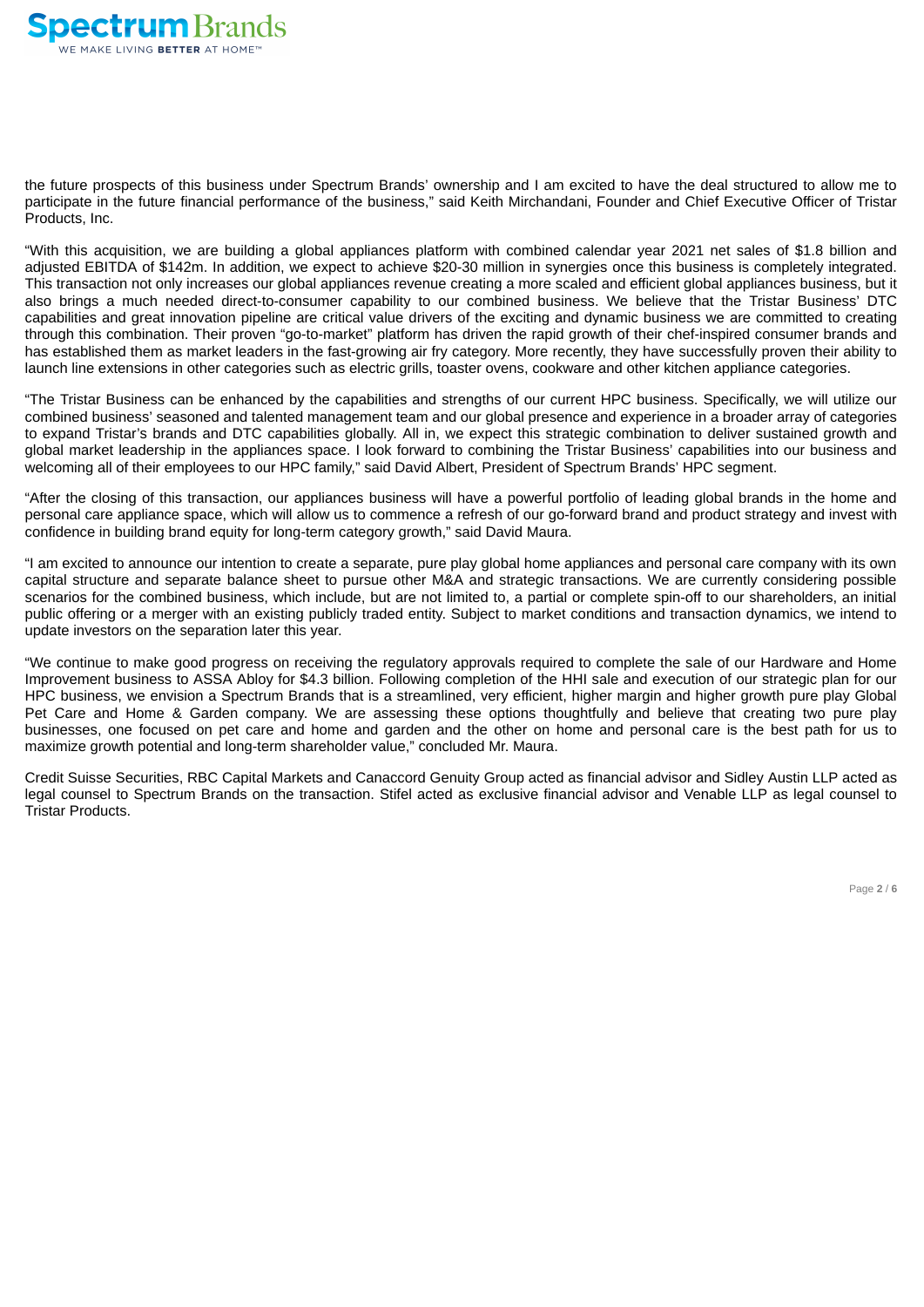

### *About Spectrum Brands Holdings, Inc.*

Spectrum Brands Holdings is a home-essentials company with a mission to make living better at home. We focus on delivering innovative products and solutions to consumers for use in and around the home through our trusted brands. We are a leading supplier of shaving and grooming products, personal care products, small household appliances, specialty pet supplies, lawn and garden and home pest control products, and personal insect repellents. Helping to meet the needs of consumers worldwide. Spectrum Brands offers a broad portfolio of market-leading, well-known and widely trusted brands including Remington®, George Foreman®, Russell *Hobbs®, Black+Decker®, Tetra®, DreamBone®, SmartBones®, Nature's Miracle®, 8-in-1®, FURminator®, Healthy-Hide®, Good* Boy®, Meowee!®, OmegaOne®, OmegaSea®, Spectracide®, Cutter®, Repel®, Hot Shot®, Rejuvenate®, Black Flag®, and Liquid *Fence®. For more information, please visit www.spectrumbrands.com. Spectrum Brands – A Home Essentials Company™*

### *About Tristar Products, Inc.*

Tristar Products, Inc. is industry recognized as the premier direct response market leader worldwide. Tristar is an Inc. 5000 company. Tristar's success relies on our established brands, proven international and domestic distribution channels, media power in more than 100 countries. Tristar has established domestic and international market dominance using a 360-degree approach that includes online, *social media, TV media and retail distribution in major retailers around the world.*

### *Forward-Looking Statements*

Certain matters discussed in this press release may be *forward-looking statements* within the meaning of the Private Securities Litigation Reform Act of 1995. We have tried, whenever possible, to identify these *statements by using the words like "future",* "anticipate", "intend", "plan", "believe", "expect", "project", "forecast", "could", "would", "should", "will", "may" and similar expressions of future intent or the negative of such terms. These statements are based upon our current expectations of future events and projections and are subject to a number of risks and uncertainties, many of which are beyond our control and some of which may change rapidly, actual results or outcomes may differ materially from those expressed or implied herein, and you should not place undue reliance on these statements. Important factors that could cause our actual results to differ materially from those expressed or implied herein include, without limitation: (1) the ability to consummate the announced transaction on the expected terms and within the anticipated time period, or at all, which is dependent on the parties' ability to satisfy certain closing conditions and our ability to realize the benefits of the transaction, including reducing the leverage of the Company, invest in the organic growth of the Company, fund any future acquisitions, returning capital to shareholders, and/or maintain its quarterly dividends; (2) the risk that regulatory approvals that are required to complete the proposed transaction may not be received, may take longer than expected or may impose adverse conditions; (3) our ability to realize the expected benefits of such transaction and to successfully integrate the business; (4) the impact of the COVID-19 pandemic on our customers, employees, manufacturing facilities, suppliers, the capital markets and our financial condition, and results of operations, all of which tend to aggravate the other risks and uncertainties we face; (5) the impact of our indebtedness on our business, financial condition and results of operations; (6) the impact of restrictions in our debt instruments on our ability to operate our business, finance our capital needs or pursue or expand business strategies; (7) any failure to comply with financial covenants and other provisions and restrictions of our debt instruments; (8) the effects of general economic conditions, including the impact of, and changes to tariffs and trade policies, inflation, recession or fears of a recession, depression or fears of a depression, labor costs and stock market volatility or monetary or fiscal policies in the countries where we do business; (9) the impact of fluctuations in transportation and shipment costs, commodity prices, costs or availability of raw materials or terms and conditions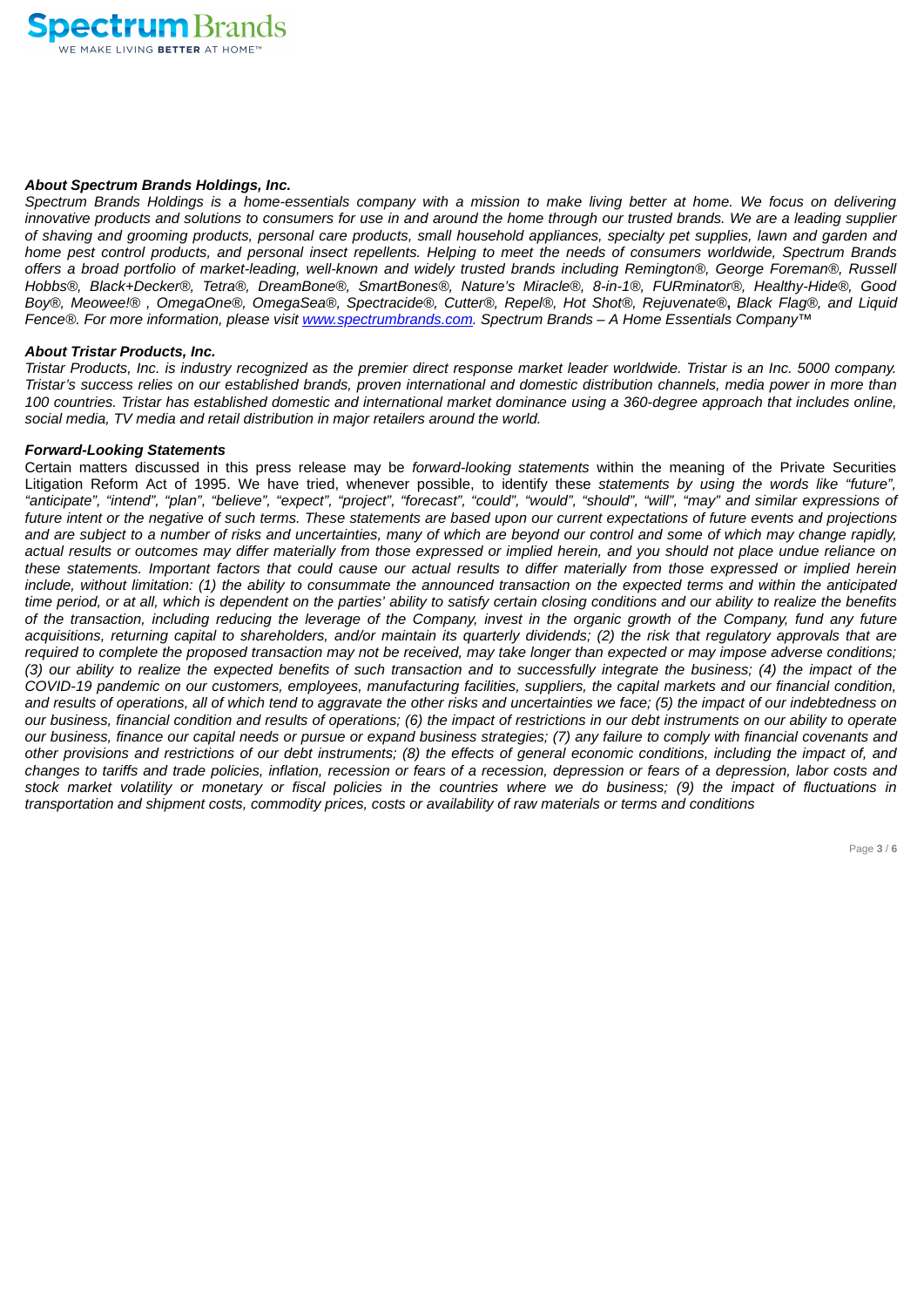

available from suppliers, including suppliers' willingness to advance credit; (10) interest rate and exchange rate fluctuations; (11) the loss of, significant reduction in, or dependence upon, sales to any significant retail customer(s); (12) competitive promotional activity or spending by competitors, or price reductions by competitors; (13) the introduction of new product features or technological developments by competitors and/or the development of new competitors or competitive brands; (14) the impact of actions taken by significant stockholders; (15) changes in consumer spending preferences and demand for our products, particularly in light of the COVID-19 pandemic and economic stress; (16) our ability to develop and successfully introduce new products, protect our intellectual property and avoid infringing the intellectual property of third parties; (17) our ability to successfully identify, implement, achieve and *sustain productivity improvements (including our Global Productivity Improvement Program), cost efficiencies (including at our* manufacturing and distribution operations) and cost savings; (18) the seasonal nature of sales of certain of our products; (19) the effects of climate change and unusual weather activity, as well as further natural disasters and pandemics; (20) the cost and effect of unanticipated legal, tax or regulatory proceedings or new laws or regulations (including environmental, public health and consumer protection regulations); (21) our discretion to conduct, suspend or discontinue our share repurchase program (including our discretion to conduct purchases, if any, in a variety of manners including open-market purchases or privately negotiated transactions); (22) public perception regarding the safety of products that we manufacture and sell, including the potential for environmental liabilities, product liability claims, litigation and other claims related to products manufactured by us and third parties; (23) the impact of existing, pending or threatened litigation, government regulations or other requirements or operating standards applicable to our business; (24) the impact of cybersecurity breaches or our actual or perceived failure to protect company and personal data, including our failure to comply with new and increasingly complex global data privacy regulations: (25) changes in accounting policies applicable to our business: (26) our ability to utilize net operating loss carry-forwards to offset tax liabilities from future taxable income; (27) the impact of expenses resulting from the implementation of new business strategies, divestitures or current and proposed restructuring activities; (28) our ability to successfully implement further acquisitions or dispositions and the impact of any such transactions on our financial performance; (29) the unanticipated loss of key members of senior management and the transition of new members of our management teams to their new roles; (30) the impact of economic, social and political conditions or civil unrest in the U.S. and other countries; (31) the effects of political or economic conditions, terrorist attacks, acts of war, including any potential conflict in Ukraine, natural disasters, public health concerns or other unrest in international markets; (32) our ability to achieve our goals regarding environmental, social and governance practices; (33) our increased reliance on third party partners, suppliers, and distributors to achieve our business objectives; (34) the ability to consummate the announced Hardware and Home Improvement ("HHI") divestiture on the expected terms and within the anticipated time period, or at all; (35) the risk that regulatory approvals that are reguired to consummate the proposed HHI divestiture may not be realized, may take longer than expected, or may impose adverse conditions; and (36) the other risk factors set forth in the securities filings of Spectrum Brands Holdings, Inc. and SB/RH Holdings, LLC, including our fiscal 2021 Annual Report and subsequent *Quarterly Reports on Form 10-Q.*

Some of the above-mentioned factors are described in further detail in the sections entitled "Risk Factors" in our annual and quarterly reports, as applicable. You should assume the information appearing in this press release is accurate only as of the date hereof, or as otherwise specified, as our business, financial condition, results of operations and prospects may have changed since such date. Except as required by applicable law, including the securities laws of the United States and the rules and requilations of the United States Securities and Exchange Commission, we undertake no obligation to publicly update or revise any forward-looking statement, *whether as a result of new*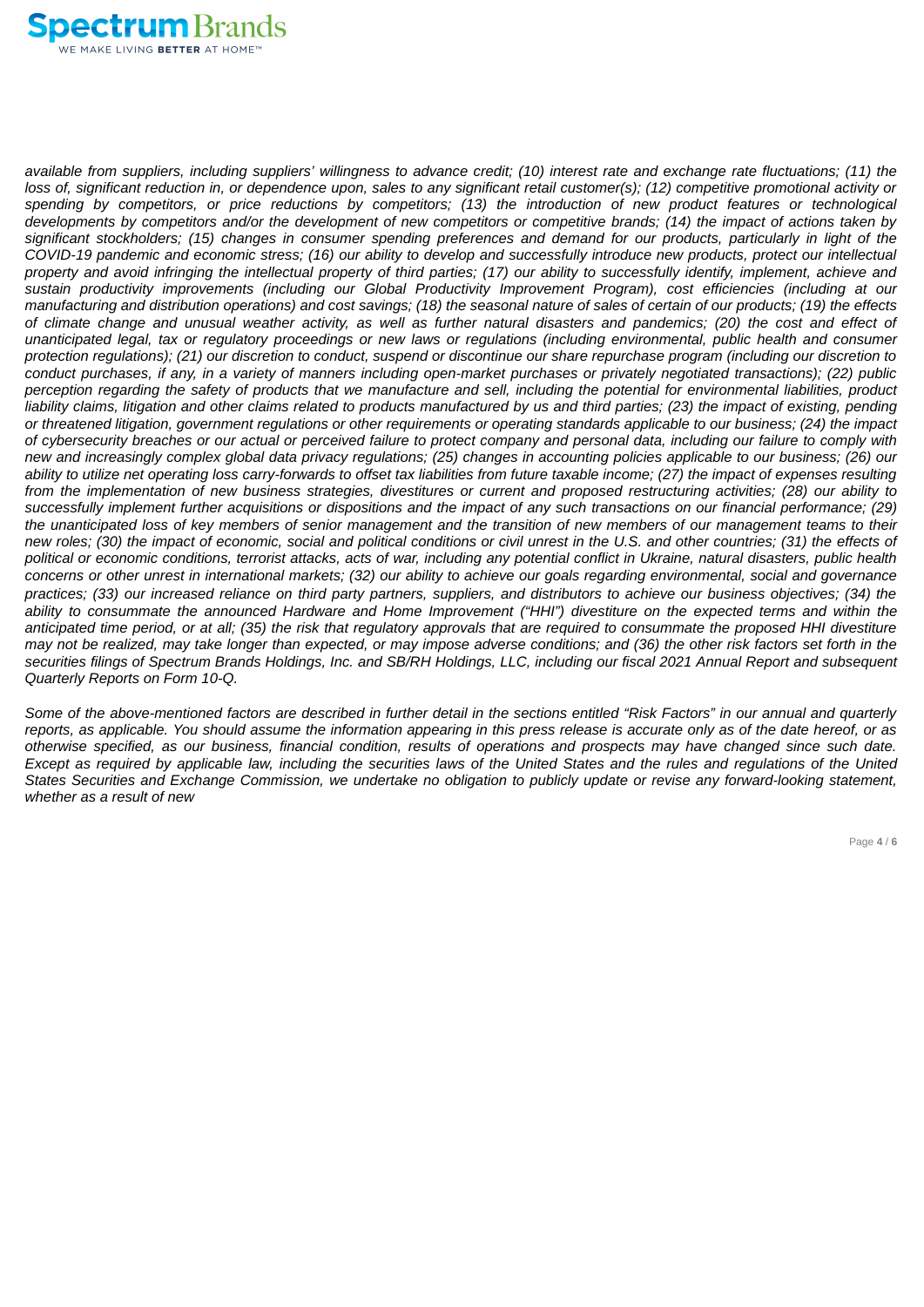

information, future events or otherwise, to reflect actual results or changes in factors or assumptions affecting such forward-looking *statements.*

### *Non-GAAP Financial Measures*

Management believes that certain non-GAAP financial measures may be useful in certain instances to provide additional meaningful comparisons between current results and results in prior operating periods. Within this release reference is made to adjusted earnings before interest, taxes, depreciation and amortization (EBITDA). Adjusted EBITDA is a metric used by management to evaluate segment performance and frequently used by the financial community which provides insight into an organization's operating trends and facilitates comparisons between peer companies, since interest, taxes, depreciation and amortization can differ greatly between organizations as a result of differing capital structures and tax strategies. Adjusted EBITDA also is one of the measures used for determining compliance with the Company's debt covenants. Adjusted EBITDA excludes certain items that are unusual in nature or not comparable from period to period. Spectrum Brands provides this information to investors to assist in comparisons of past, present and future operating results and to assist in highlighting the results of on-going operations. While Spectrum Brands' management believes that non-GAAP measurements are useful supplemental information, such adjusted results are not intended to replace the Company's *GAAP financial results and should be read in conjunction with those GAAP results.*

The combined sales and EBITDA for the global combined appliances platform consist of (1) the Company's HPC segment with net sales of \$1,261.3 million and adjusted EBITDA of \$79.1 million for the last twelve-month ("LTM") period ended January 2, 2022 and (2) the Tristar Business with net sales of \$546.4 million and an assessed adjusted EBITDA of \$62.9 million for their fiscal year ended December 31, 2021. Reconciliations of all Spectrum non-GAAP measures to the most comparable GAAP measures for the consolidated group and its segments, including the HPC segment, are included in the Company's 2021 Annual Report included in Form 10-k filed with the SEC, and subsequent Quarterly Reports on Form 10-Q, available at the Investor Relation section at www.spectrumbrands.com. The following is a reconciliation of the adjusted net income from continuing operations to adjusted EBITDA *for the HPC segment for the LTM period ended January 2, 2022.*

| (in millions, except %)               | <b>Fiscal Year Ended September</b><br>30, 2021 | <b>Plus: Three Month Period</b><br>Ended January 2, 2022 | <b>Less: Three Month Period</b><br>Ended January 3, 2021 | <b>LTM Period Ended January 2,</b><br>2022 |
|---------------------------------------|------------------------------------------------|----------------------------------------------------------|----------------------------------------------------------|--------------------------------------------|
| Net income from continuing operations | 46.1                                           | 19.0                                                     | 38.2                                                     | 26.9                                       |
| Depreciation and amortization         | 44.0                                           | 7.8                                                      | 8.8                                                      | 43.0                                       |
| <b>EBITDA</b>                         | 90.1                                           | 26.8                                                     | 47.0                                                     | 69.9                                       |
| Restructuring and related charges     | 9.1                                            | 0.6                                                      | 2.6                                                      |                                            |
| Transaction related charges           | 3.4                                            |                                                          | 1.3                                                      | 2.1                                        |
| <b>Adjusted EBITDA</b>                | 102.6                                          | 27.4                                                     | 50.9                                                     | 79.1                                       |
| <b>Net Sales</b>                      | 1,260.1                                        | 379.7                                                    | 378.5                                                    | 1,261.3                                    |
| Adjusted EBITDA Margin                | 8.1%                                           | 7.2 %                                                    | 13.4 %                                                   | 6.3%                                       |

The impact from the Company's corporate adjustments attributable to income tax expense, interest expense, and share based compensation are not reflected in the reconciliation of non-GAAP measures for the HPC segment, but such adjustments would not impact the adjusted EBITDA figure as presented. The operating results of the Tristar Business consist of unaudited financial information *provided by Tristar Products, Inc., for the fiscal year ended December 31, 2021, including the*

Page **5** / **6**